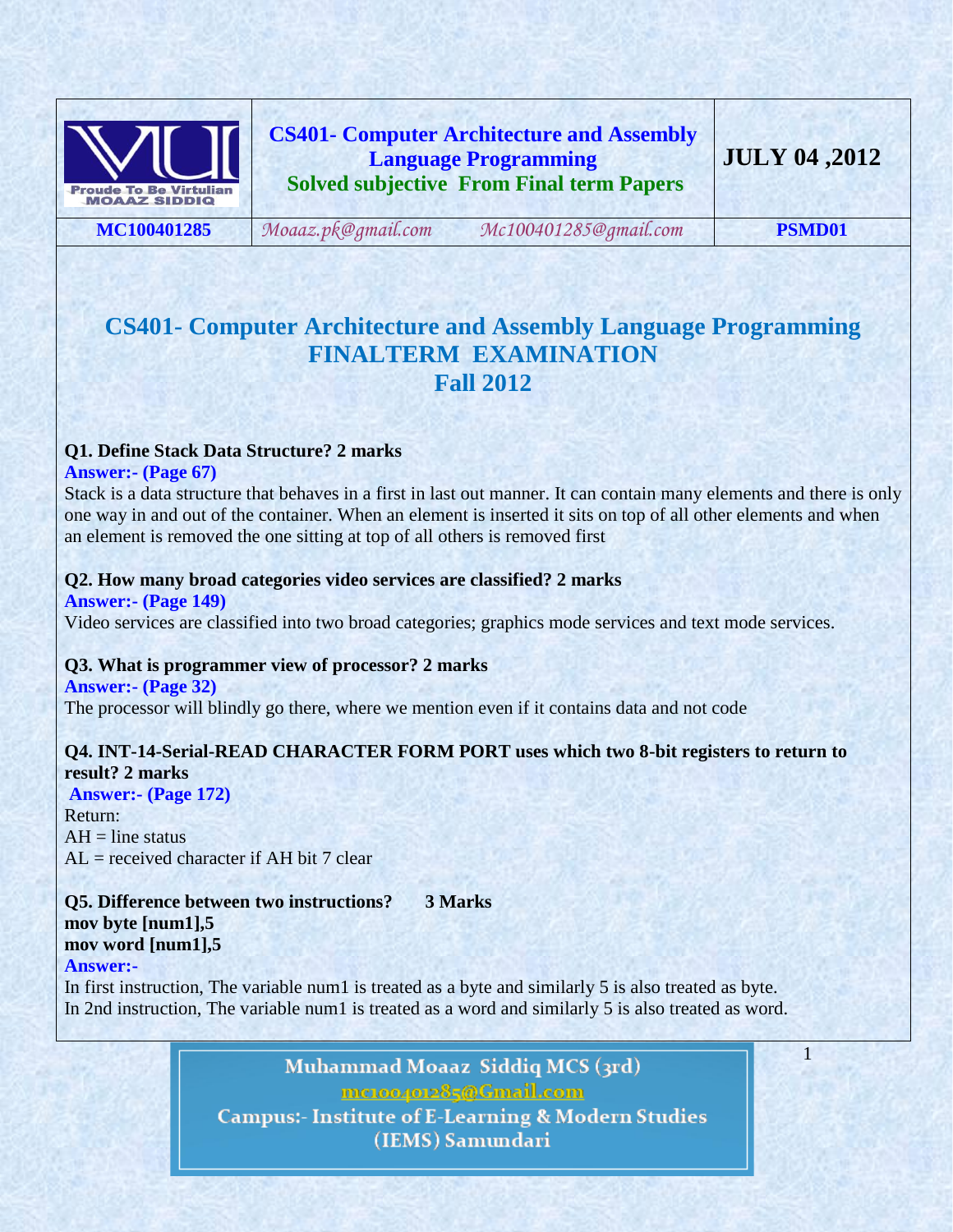## **Q6. Write two different modes of video services of BIOS? Differentiate between both modes? 3 Marks Answer:- (Page 149)**

Video services are classified into two broad categories; graphics mode services and text mode services. In graphics mode a location in video memory corresponds to a dot on the screen. In text mode this relation is not straightforward. The video memory holds the ASCII of the character to be shown and the actual shape is read from a font definition stored elsewhere in memory

## **Q7. Define Triple Fault? 3 Marks**

### **Q8. Difference between roles of segment-selector and segment-descriptor? 3 Marks Answer:- (Page 175)**

Role of selector is to select on descriptor from the table of descriptors and the role of descriptor is to define the actual base address.

### **Q9. How value of Stack pointer (SP) changes after every PUSH or POP instructions? 5 Marks Answer:- (Page 68)**

Whenever an element is pushed on the stack SP is decremented by two and when we pop from it, it increments by 2 as in case of decrementing stack. A decrementing stack moves from higher addresses to lower addresses as elements are added in it

**Q10. How to write disk sector using INT 13 service? 5 Marks**

#### **Answer:- (Page 156)**

INT 13 - DISK - WRITE DISK SECTOR(S)  $AH = 03h$ 

 $AL =$  number of sectors to write (must be nonzero)

 $CH =$  low eight bits of cylinder number

 $CL = sector number 1-63 (bits 0-5)$ 

high two bits of cylinder (bits 6-7, hard disk only)

 $DH = head$  number

 $DL =$  drive number (bit 7 set for hard disk)

 $ES:BX \rightarrow data$  buffer

#### Return:

 $CF = error flag$ 

 $AH = error code$ 

AL = number of sectors transferred

**Q11. Write down instructions for data movement and arithmetic operations in Motorola 68K Processor? 5 Marks**

### **Answer:- (Page 191)**

Data Movement EXG D0, D2 MOVE.B (A1), (A2) MOVEA (2222).L, A4

> Muhammad Moaaz Siddiq MCS (3rd) mctoo4ot285@Gmail.com **Campus:- Institute of E-Learning & Modern Studies** (IEMS) Samundari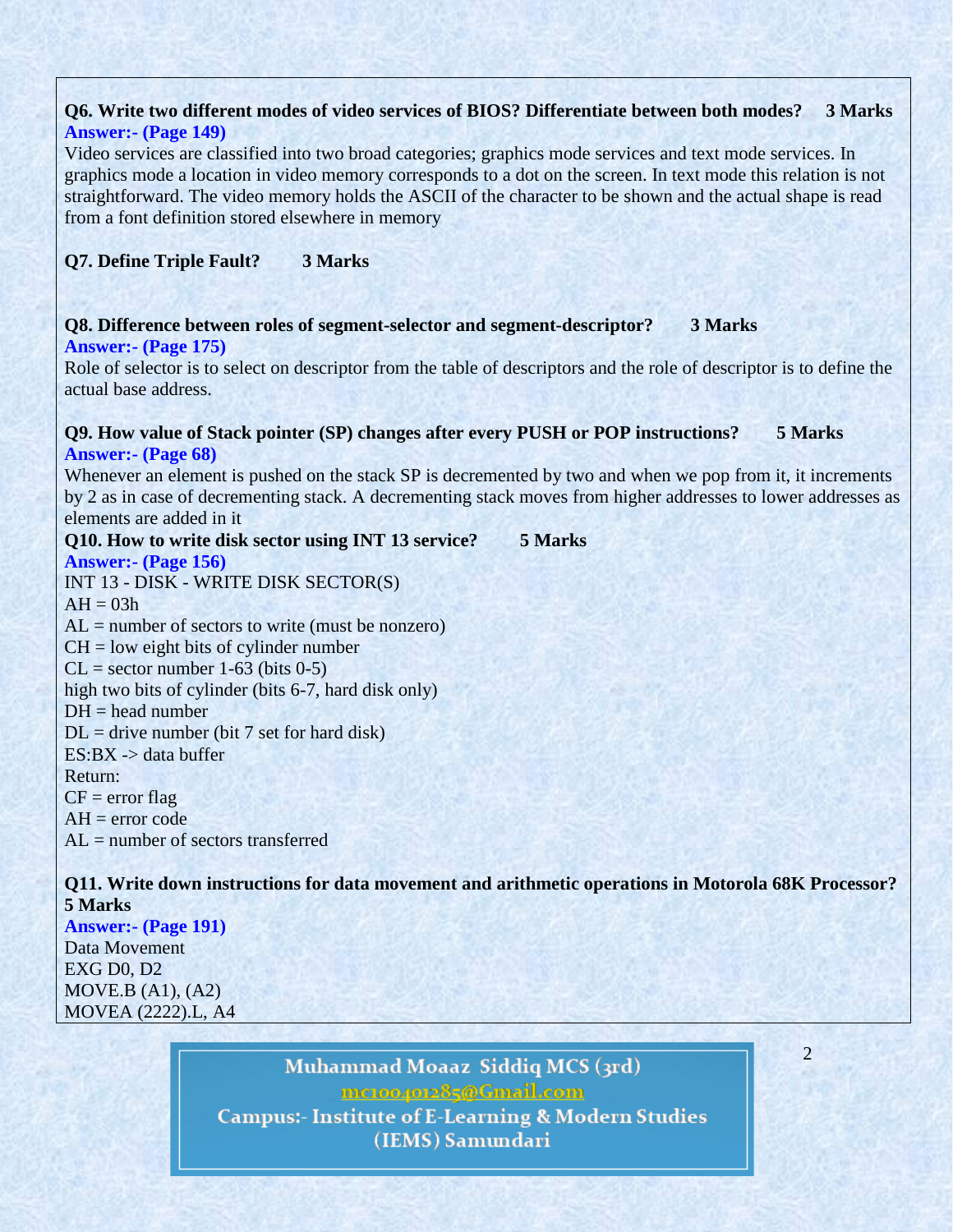#### MOVEQ #12, D7

Arithmetic ADD D7, (A4) CLR (A3) (set to zero) CMP (A2), D1 ASL, ASR, LSL, LSR, ROR, ROL, ROXL, ROXR (shift operations)

**Q12. How to load program using INT21 service? 5 Marks Answer:- (Page 165)**  INT 21 - LOAD AND/OR EXECUTE PROGRAM  $AH = 4Bh$  $AL = type of load (0 = load and execute)$ DS:DX -> ASCIZ program name (must include extension)  $ES:BX \rightarrow parameter block$ Return:  $CF = error flag$  $AX = error code$ 

# **CS401- Computer Architecture and Assembly Language Programming FINALTERM EXAMINATION Fall 2012**

#### **Difference between serial and parallel communication.**

**Answer:- (Page 171)**

Serial port is a way of communication among two devices just like the parallel port. The basic difference is that whole bytes are sent from one place to another in case of parallel port while the bits are sent one by one on the serial port in a specially formatted fashion.

#### **Write brief about INT 13 – Extended READ SERVICES**

**Answer:-(Page 157) INT 13 - INT 13 Extensions - EXTENDED READ**  $AH = 42h$  $DL =$  drive number DS:SI -> disk address packet Return:  $CF = error flag$  $AH = error code$ 

# Muhammad Moaaz Siddiq MCS (3rd) mc.compress@Gmail.com

3

**Campus:- Institute of E-Learning & Modern Studies** (IEMS) Samundari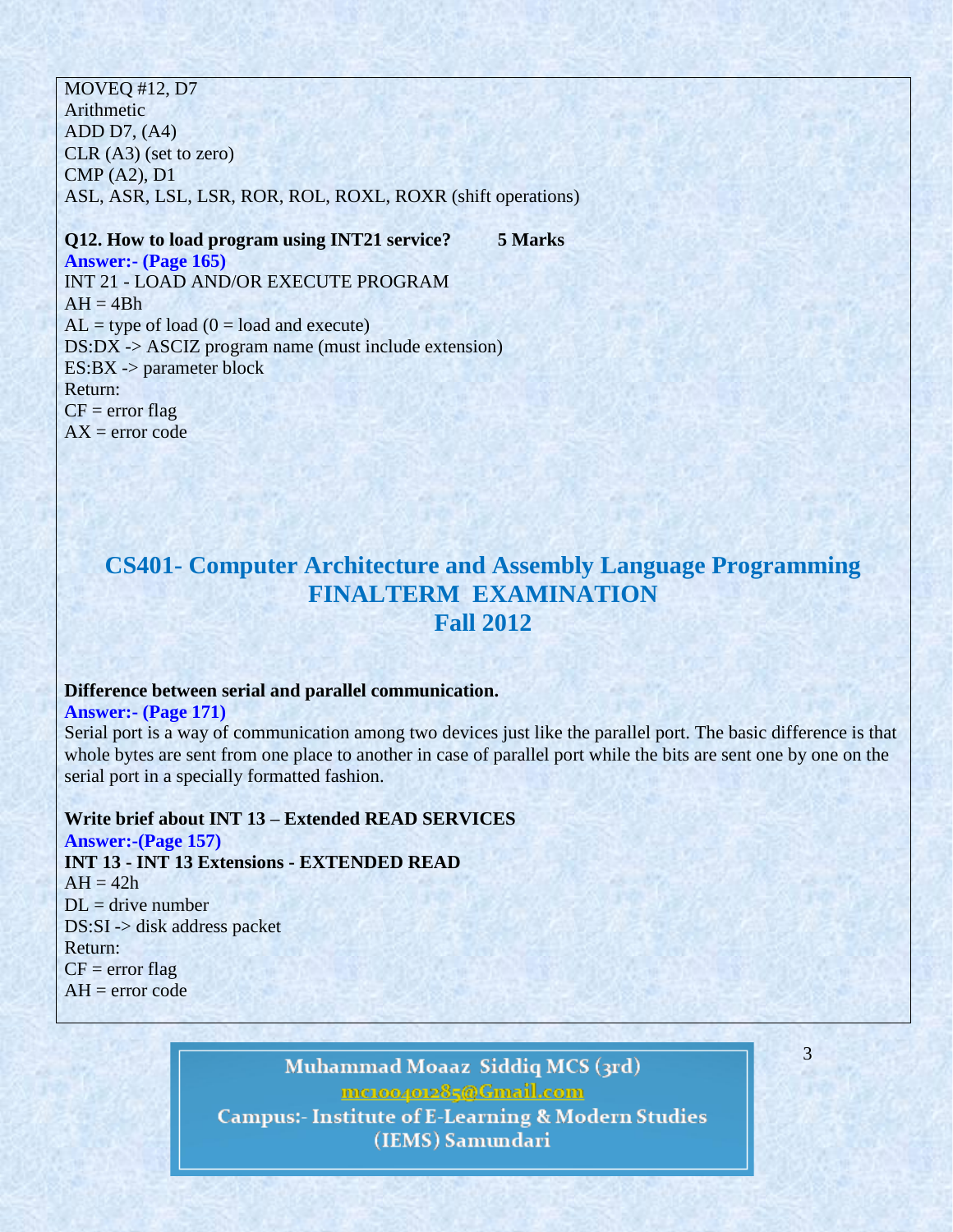#### **Describe briefly INT 3 functionality.**

#### **Answer:- (Page 133)**

INT 3 is a Debug Interrupt. INT 3 has a single byte opcode so it can replace any instruction. This allows it to replace any instruction whatsoever. This is also called break point interrupt.

#### **How to create or Truncate File using INT 21 Service?**

**Answer:- (Page 161) INT 21 - CREATE OR TRUNCATE FILE**  $AH = 3Ch$  $CX = file$  attributes DS:DX -> ASCIZ filename Return:  $CF = error flag$  $AX = file$  handle or error code

# **CS401- Computer Architecture and Assembly Language Programming FINALTERM EXAMINATION Fall 2012**

# **Q1) define condition when ZF is set or clear? 2 marks**

#### **Answer:- (Page 41)**

When the source is subtracted from the destination and both are equal the result is zero and therefore the zero flag is set.

**Q2) types of User descriptor?**

## **Q3) system descriptor?**

**Answer:-(Page 182)** The S bit tells that this is a system descriptor

# **Q4) define interrupt INT 0\*80 Answer:- (Page 145)**

int 0x80 ; multitasking kernel interrupt

# Muhammad Moaaz Siddiq MCS (3rd) mctoo4ot285@Gmail.com **Campus:- Institute of E-Learning & Modern Studies**

4

(IEMS) Samundari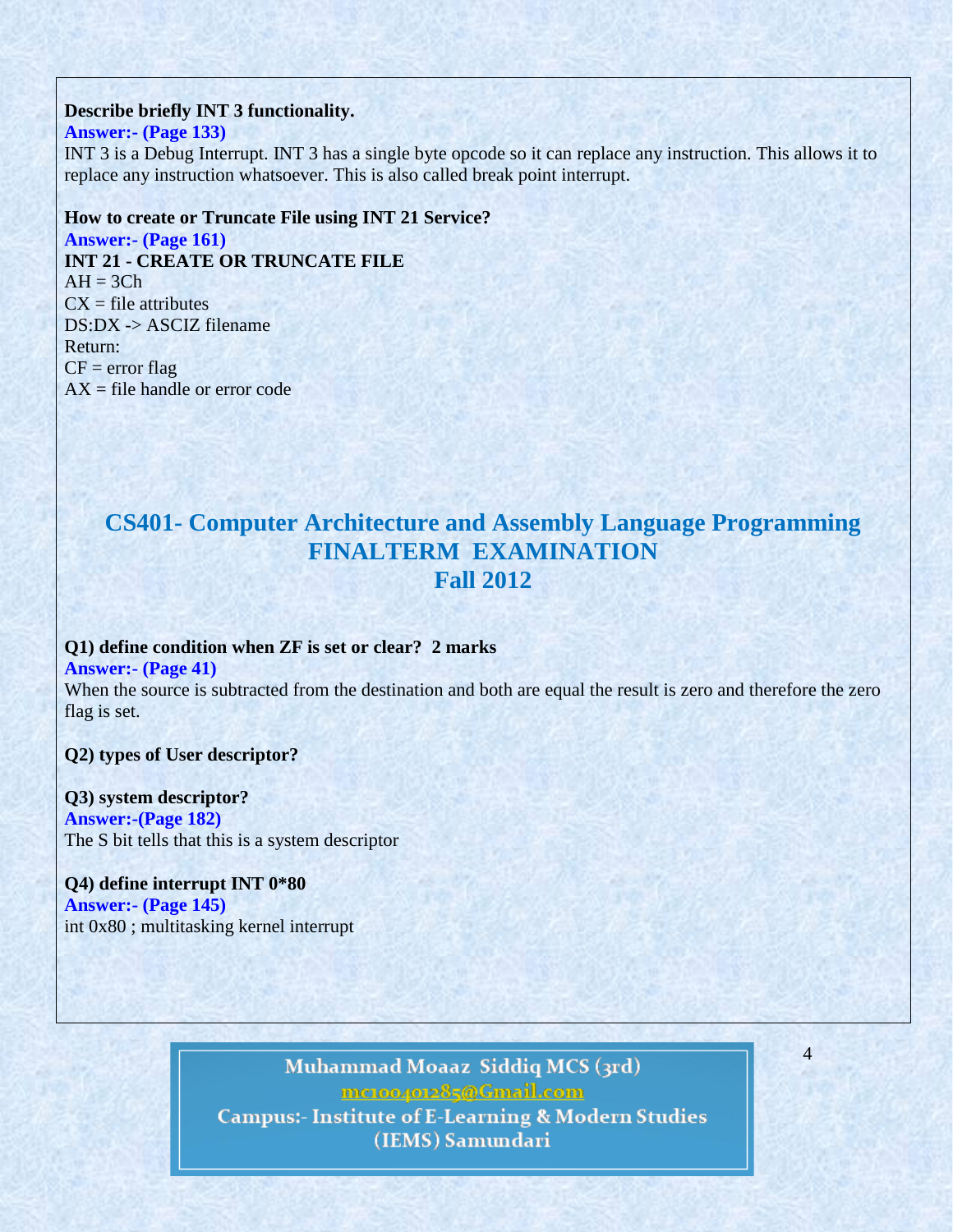## **Q5) draw serial port connector? 5marks Answer:-(Page 171)**



# **Q6) define extended ADD with carry? 5 marks**

# **Answer:- (Page 57)**

The instruction is ADC or "add with carry." Normal addition has two operands and the second operand is added to the firstoperand. However ADC has three operands. The third implied operand is the carry flag. The ADC instruction is specifically placed for extending the capability of ADD. Numbers of any size can be added using a proper combination of ADD and ADC. ADC first adds the carry flag to AX and then adds BX to AX. Therefore the last carry is also included in the result.

## **Q7) data movement? 5 marks**

### **Answer:- (Page 13)**

These instructions are used to move data from one place to another. These places can be registers, memory, or even inside peripheral devices. Some examples are: mov ax, bx lad 1234

# Muhammad Moaaz Siddiq MCS (3rd) mctoo4ot285@Gmail.com **Campus:- Institute of E-Learning & Modern Studies** (IEMS) Samundari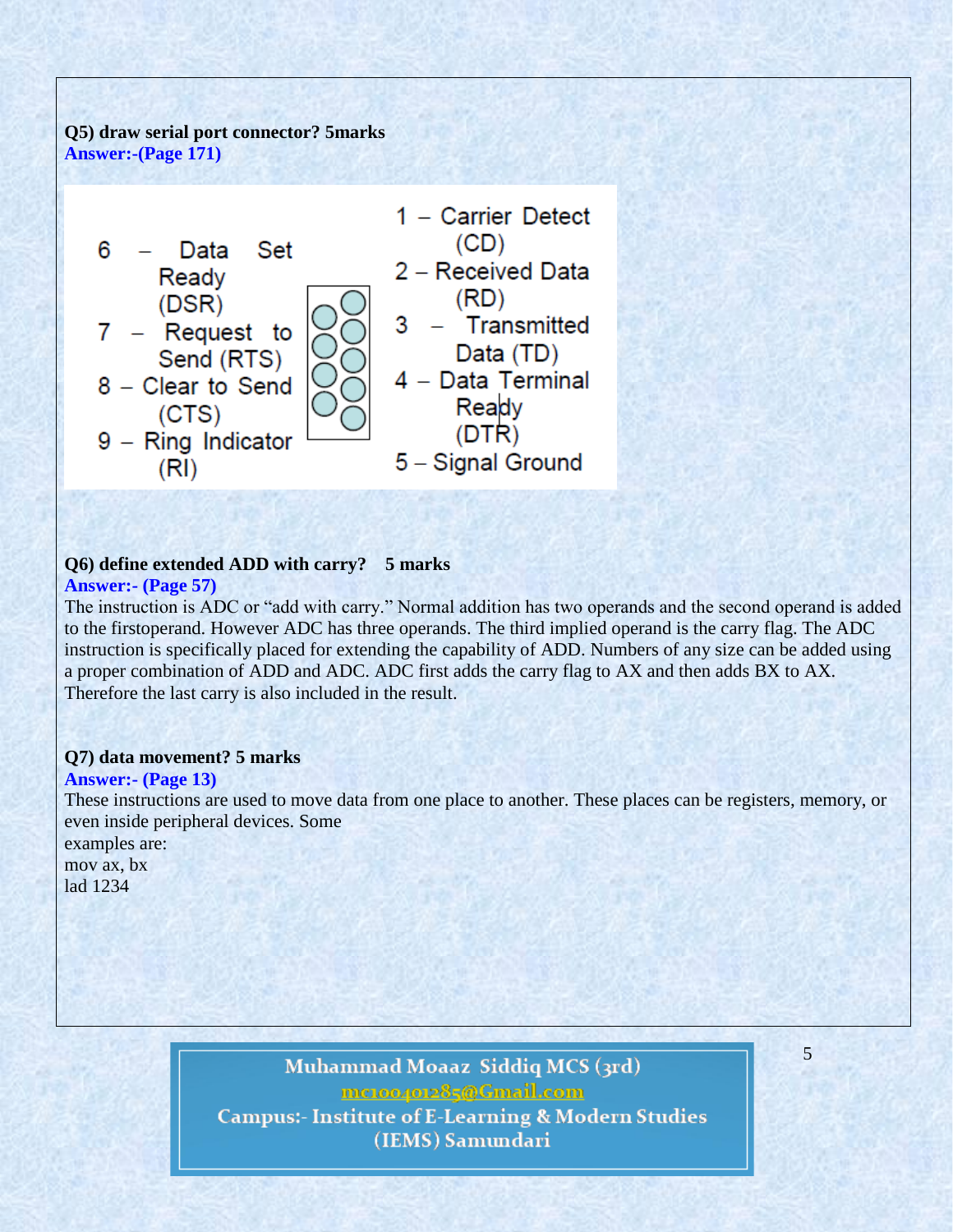# **CS401- Computer Architecture and Assembly Language Programming FINALTERM EXAMINATION Fall 2012**

#### **Q- What is speed of multitasking?**

#### **Answer:- (Page 143)**

When new threads are added, there is an obvious slowdown in the speed of multitasking. To improve that, We can change the timer interrupt frequency. The following can be used to set to an approximately 1ms interval.

mov ax, 1100 out 0x40, al mov al, ah out 0x40, al This makes the threads look faster. However the only real change is that the timer interrupt is now coming more frequently

#### **Q- What is the function of ES and DS in video mode?**

#### **Answer:- (Page 81)**

Both DS and ES can be used to access the video memory. However we commonly keep DS for accessing our data, and load ES with the segment of video memory.

#### **Q-Device drivers and its routine**

### **Answer:- (Page 166)**

Device drivers are operating system extensions that become part of the operating system and extend its services to new devices.

### **Q-INT 13 Read sector into memory**

## **Answer:- (Page 156)**  INT 13 - DISK - READ SECTOR(S) INTO MEMORY  $AH = 02h$  $AL =$  number of sectors to read (must be nonzero)  $CH = low$  eight bits of cylinder number  $CL = sector number 1-63 (bits 0-5)$ high two bits of cylinder (bits 6-7, hard disk only)  $DH = head$  number  $DL =$  drive number (bit 7 set for hard disk)  $ES:BX \rightarrow data$  buffer Return:  $CF = error flag$  $AH = error code$

AL = number of sectors transferred

# Muhammad Moaaz Siddiq MCS (3rd)

mctoo4ot285@Gmail.com

6

**Campus:- Institute of E-Learning & Modern Studies** (IEMS) Samundari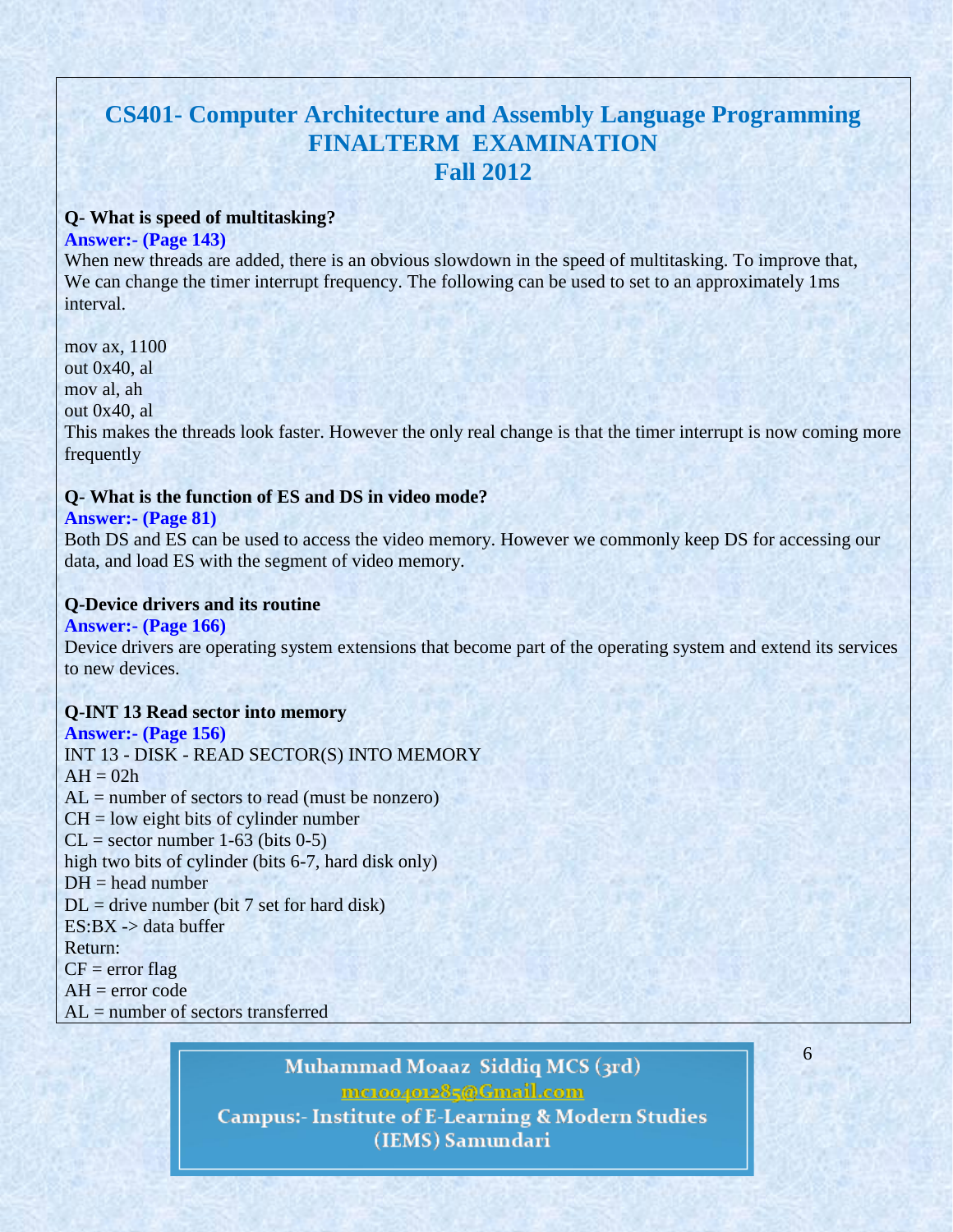#### **Q-SCAS instruction? How it checks null string?**

#### **Answer:- (Page 92,95)**

SCAS compares a source byte or word in register AL or AX with the destination string element addressed by ES:DI and updates the flag. We use SCASB with REPNE and a zero in AL to find a zero byte in the string. In CX we load the maximum possible size, which are 64K bytes.

#### **Q-Function of 9 pin DB 9 Connectors?**

**Answer:- (Page 171)** 

- 1 Carrier Detect
- 2 Received Data
- 3 Transmitted
- 4 Data Terminal Ready
- 5 Signal Ground
- 6 Data Set Ready
- 7 Request to Send
- 8 Clear to Send
- 9 Ring Indicator

#### **Q-What flags are used in AND operation Answer:-**

Affected Flag of AND are: CF, OF, PF, SF, ZF and AC.

#### **Q-What do you mean by calling conventions?**

#### **Answer:- (Page 187)**

To interface an assembly routine with a high level language program means to be able to call functions back and forth. And to be able to do so requires knowledge of certain behavior of the HLL when calling functions. This behavior of calling functions is called the calling conventions of the language. Two prevalent calling conventions are the C calling convention and the Pascal calling convention.

# **CS401- Computer Architecture and Assembly Language Programming FINALTERM EXAMINATION Fall 2012**

### **Q No 1: Why we say that stack behaves like LIFO? (Marks 2)**

**Answer:-**

Because the structure of stack is based on first in last out. The value which we push last on the stack should be pop first.

7

Muhammad Moaaz Siddiq MCS (3rd) mctoo4ot285@Gmail.com **Campus:- Institute of E-Learning & Modern Studies** (IEMS) Samundari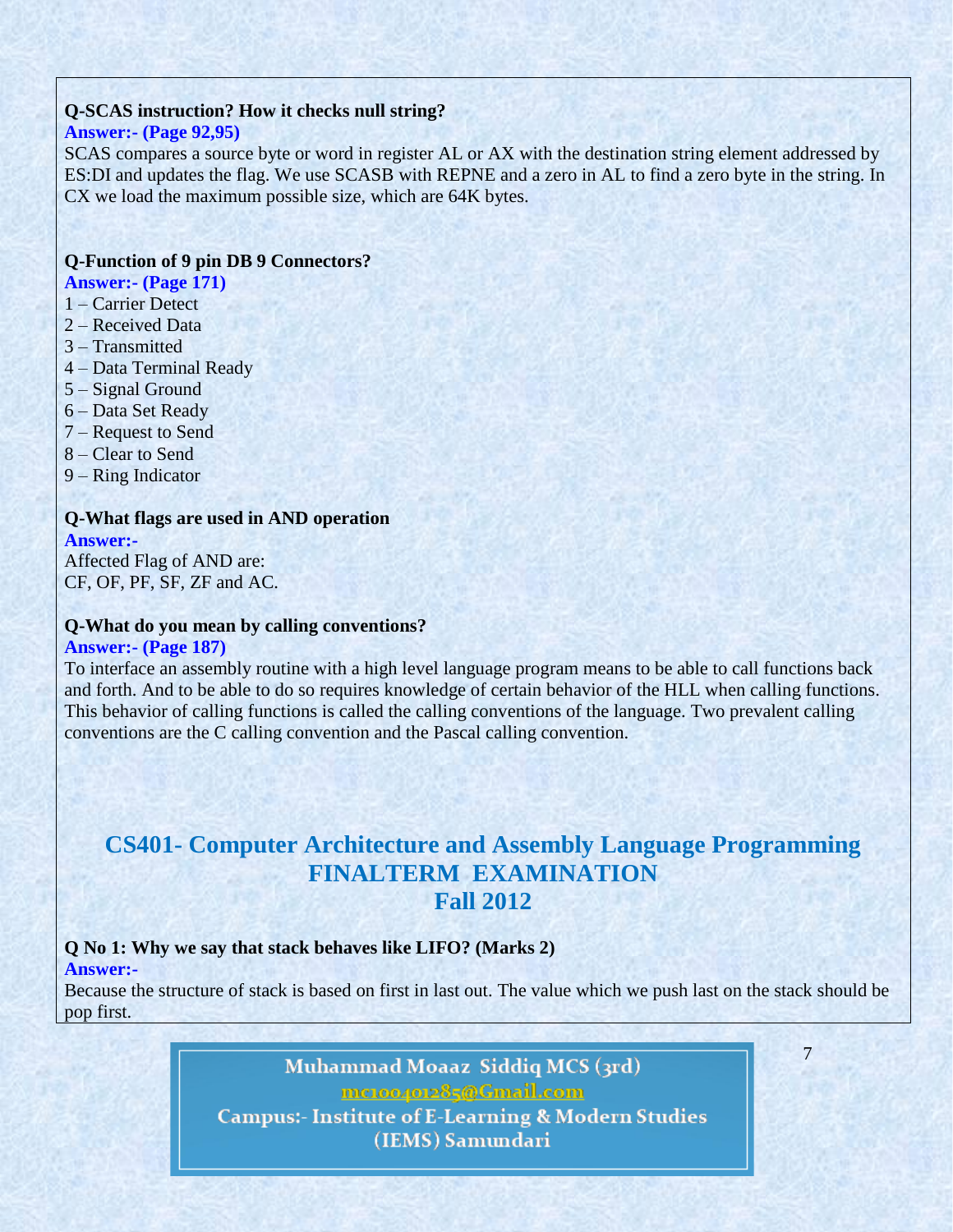**Q No2: What are the services provided by INT 0x18? (Marks 2)**

**Q No3: Which register's used by "INT 21-CREATE OR TRUNCATE FILE" to read service number and file attributes? (Marks 2)**

**Answer:-**  $AH = 3Ch$  $CX = file$  attributes DS:DX -> ASCIZ filename

**Q No4: What do you mean by faulty instruction? (Marks 2)**

**Q No 5: Which instructions are to call a subroutine and to get back to the same point where the function was called? Explain these instruction with help of an Examples.(Marks 3)**

**Answer:- (Page 64)** 

CALL is used to call a subroutine and to get back RET is used. CALL takes a label as argument and execution starts from that label, until the RET instruction is encountered and it takes execution back to the instruction following the CALL.

FOR EXAMPLE: [org 0x0100] jmp start num: dw 1,2,3,4,5,6,7,8,9,10,11,12,13,14,15,16,17,18,19,20

sum: add dx, [num+bx] add bx,2 cmp bx,40 jne sum ret start: mov dx,0 mov bx,0 call sum

mov ax,0x4c00 int 0x21

**Q No6: With reference to the multitasking program" TSR Caller" writes against each instruction what they do. (Marks 3) MOVE al, [chars+bx] Move [es: 40], al INC bx**

8

Muhammad Moaaz Siddiq MCS (3rd) mc.compress@Gmail.com **Campus:- Institute of E-Learning & Modern Studies** (IEMS) Samundari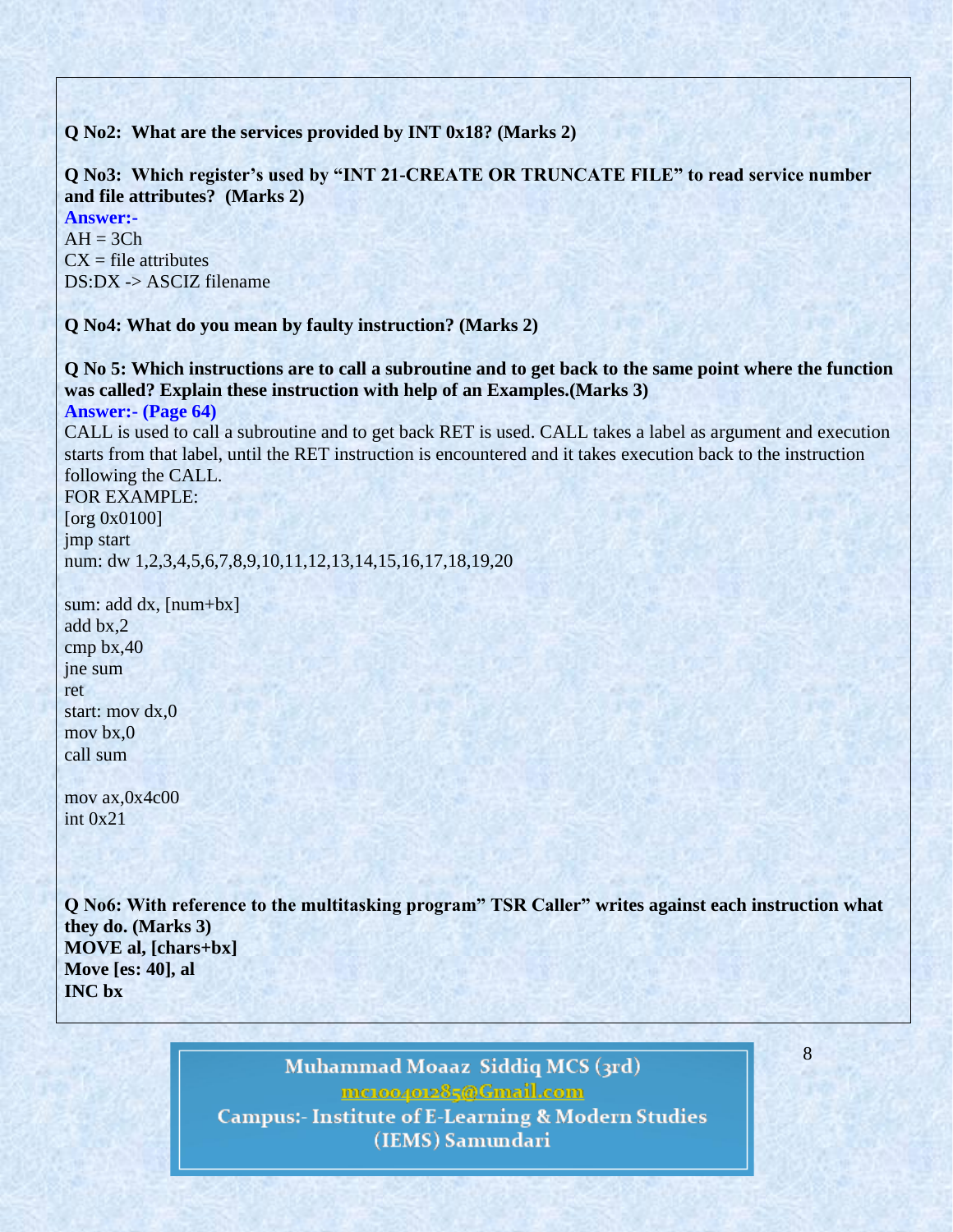# **Answer:- (Page 146)**

**MOVE al, [chars+bx]**

It will read next character from the declared variable char.

### **Move [es: 40], al**

Answer: It will print the data at the specified place

### **INC bx**

Answer: It will increment the register bx by 1

# **Q No7: Consider the function "int divide (int divided, int divisor)" declared in C, write the code to call this function from assembly language? (Marks 3)**

**Answer:- (Page 187)**  To call this function from assembly we have to write. push dword [mydivisor] push dword [mydividend] call divide add esp, 8 ; EAX holds the answer

### **Q No 8: How many type of Granularity are there? (Marks 3)**

**Answer:-** [click here for detail](http://citeseerx.ist.psu.edu/viewdoc/download?doi=10.1.1.54.3088&rep=rep1&type=pdf) In particular two types of granularity have been delineated aggregation and abstraction.

## **Q No 9: Write an assembly language program that clears the computer screen? (marks 5)**

**Answer:- (Page 82)**  ; clear the screen [org 0x0100] mov ax, 0xb800 ; load video base in ax mov es, ax ; point es to video base mov di, 0 ; point di to top left column nextchar: mov word [es:di], 0x0720 ; clear next char on screen add di, 2 : move to next screen location cmp di, 4000 ; has the whole screen cleared jne nextchar ; if no clear next position mov ax, 0x4c00 ; terminate program int 0x21

# Muhammad Moaaz Siddiq MCS (3rd) mctoo4ot285@Gmail.com **Campus:- Institute of E-Learning & Modern Studies** (IEMS) Samundari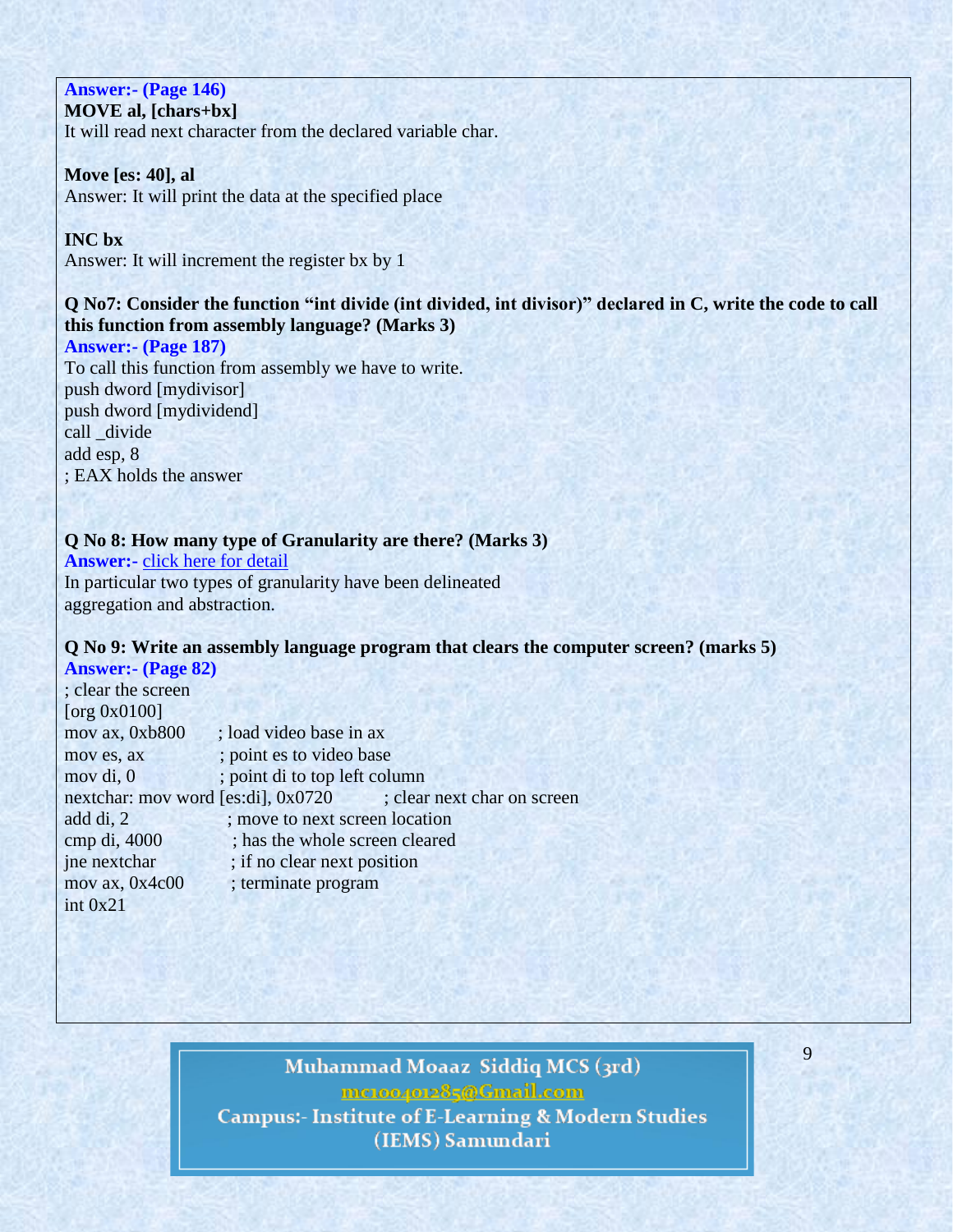## **Q No 10: Write an assembly language program for drawing a line in graphic mode of video service? (Marks 5)**

**Answer:- (Page 152)**  ; draw line in graphics mode [org 0x0100] mov ax, 0x000D ; set 320x200 graphics mode int 0x10 ; bios video services mov ax, 0x0C07 ; put pixel in white color xor bx, bx ; page number 0 mov cx, 200 ; x position 200 mov dx, 200 ; y position 200 l1: int 0x10 ; bios video services dec dx ; decrease y position loop l1 ; decrease x position and repeat mov ah, 0 ; service 0 – get keystroke int 0x16 ; bios keyboard services mov ax, 0x0003 ; 80x25 text mode int 0x10 ; bios video services mov ax, 0x4c00 ; terminate program int 0x21

**Q No 11: Write down the movement instruction for SUN SPARK processor? Provide at least two examples? (Marks 5)**

**Answer:- (Page 193)**  Data Movement LDSB [rn], rn (load signed byte) LDUW [rn], rn (load unsigned word) STH [rn], rn (store half word)

**Q No12: What are the different registers setting values required to initialize the serial port? (Marks 5) Answer:- rep**

# Muhammad Moaaz Siddiq MCS (3rd) mc.compress@Gmail.com **Campus:- Institute of E-Learning & Modern Studies** (IEMS) Samundari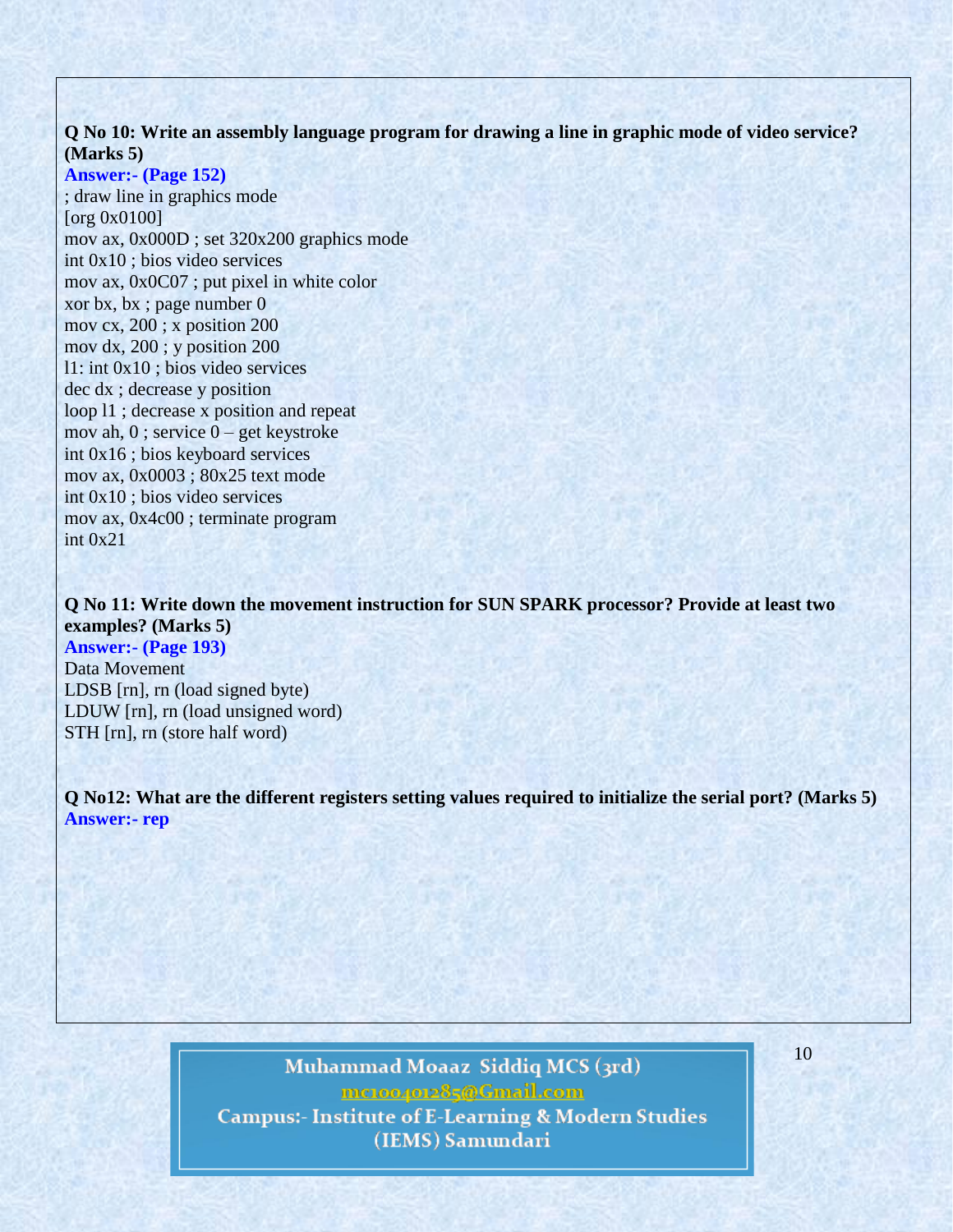# **CS401- Computer Architecture and Assembly Language Programming FINALTERM EXAMINATION Fall 2012**

#### **Sun Spark Properties? 5**

#### **Answer:- (Page 192)**

SPARC stands for Scalable Processor Architecture. SPARC is a 64bit processor. It byte order is user settable and even on a per program basis. There are 8 global registers and 8 alternate global registers. One of them is active at a time and accessible as g0-g7.SPARC introduces a concept of register window. One window is 24 registers and the active window is pointed to by a special register called Current Window Pointer (CWP).

### **DB 9 Connect Diagram? 5**

**Answer:- rep**

## **Base Register Function?5**

#### **Answer:- (Page 35)**

A base register is used in brackets and the actual address accessed depends on the value contained in that register. For example "mov [bx], ax" moves the two byte contents of the AX register to the address contained in the BX register in the current data segment. The instruction "mov [bp], al" moves the one byte content of the AL register to the address contained in the BP register in the current stack segment.

#### **Chargen Services Attributes? 5**

**Answer:- (Page 150)**  INT 10 - VIDEO - GET FONT INFORMATION  $AX = 1130h$ BH = pointer specifier Return:  $ES:BP = specified pointer$  $CX = bytes/character of on-screen font$  $DL = highest character row on screen$ 

### **Difference SHR&SAR? 2**

**Answer:- (Page 150)**  The sign bit is NOT retained in SHR operation while in SAR The sign bit is retained.

#### **Imported and exported symbols in NASM? 2**

#### **Answer:- (Page 189)**

In NASM an imported symbol is declared with the extern directive while and exported symbol is declared with the global directive.

#### **Int 21 Create or Truncate File? 3 Answer:- rep**

Muhammad Moaaz Siddiq MCS (3rd) mctoo4ot285@Gmail.com **Campus:- Institute of E-Learning & Modern Studies** (IEMS) Samundari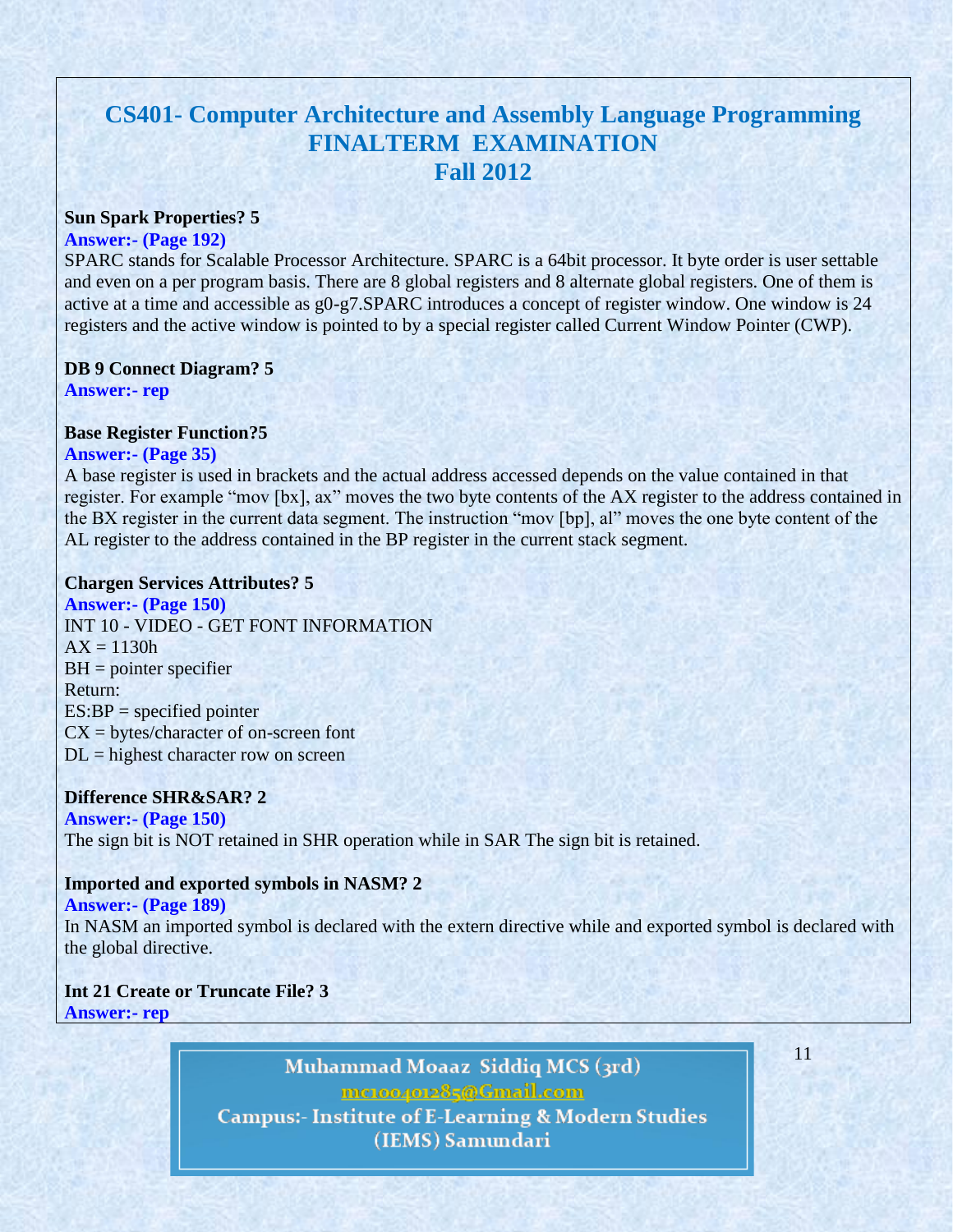# **CS401- Computer Architecture and Assembly Language Programming FINALTERM EXAMINATION Fall 2012**

#### **What is CALL instruction work?**

#### **Answer:- (Page 64)**

CALL takes a label as argument and execution starts from that label, until the RET instruction is encountered and it takes execution back to the instruction following the CALL. The RET works regardless of the CALL and the CALL works regardless of the RET.

#### **SUN SPARC processor......three basic characteristics. Answer:- rep**

# **CS401- Computer Architecture and Assembly Language Programming FINALTERM EXAMINATION Spring 2011**

#### **Define the multitasking (2) Answer:-** [Click here for detail](http://www.techterms.com/definition/multitasking) Multitasking is processing multiple tasks at one time

#### **Define the protected mode (3)**

# **Answer:- (Page 175)**

Switching processor in the newer 32bit mode is a very easy task. Just turn on the least significant bit of a new register called CR0 (Control Register 0) and the processor switches into 32bit mode called protected mode.

#### **What is disk driver and why disk driver are necessary in BIOS (5)**

**Answer:- (Page 156)**  BIOS disk services used to directly see the data stored in the directory entries by DOS. For this purpose we will be using the BIOS disk services.

**Writ the code of break point interrupt routine (5) Answer: Page 136 (Example 10.2)**

### **Define the trap flag (3)**

### **Answer:- (Page 133)**

If the trap flag is set, the after every instruction a type 1 interrupt will be automatically generated. This is like the divide by zero interrupt which was never explicitly invoked but it came itself.

> Muhammad Moaaz Siddiq MCS (3rd) mctoo4ot285@Gmail.com **Campus:- Institute of E-Learning & Modern Studies** (IEMS) Samundari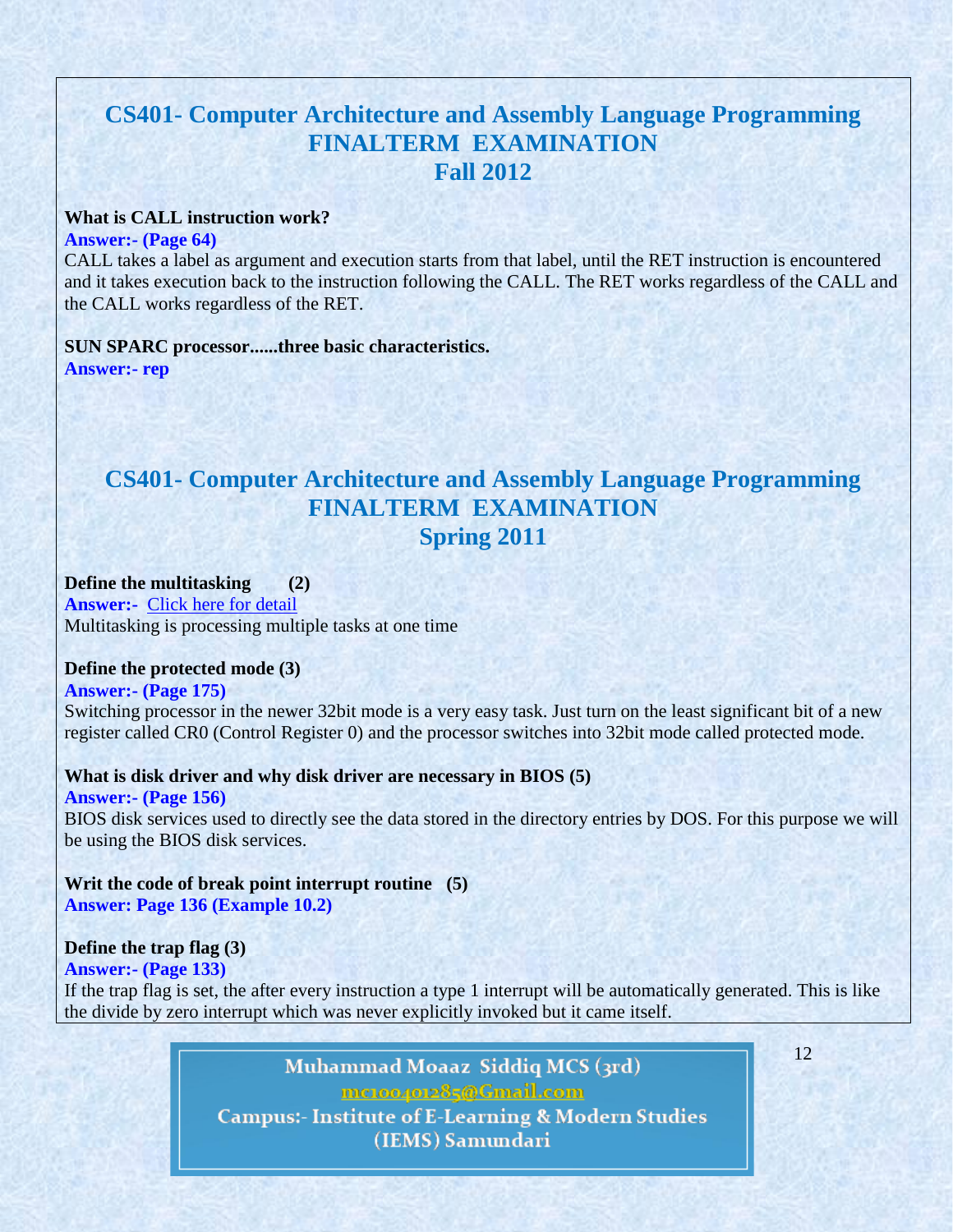# **From what purpose INT 1 is reserved (2)**

## **Answer:- (Page 105)**

This interrupt is used in debugging with the trap flag. If the trap flag is set the Single Step Interrupt is generated after every instruction. By hooking this interrupt a debugger can get control after every instruction and display the registers etc.

# **CS401- Computer Architecture and Assembly Language Programming FINALTERM EXAMINATION Spring 2011**

**Write two examples of Instructions relating data movement used in "sun SPARK Processor". (2 Marks) Answer:- rep**

**When we multiply two 8 bit numbers, in how many bits there answer will be? (2 Marks) Answer:- 16 bit**

**What is trap flag? (2 Marks) Answer:- rep**

### **Define serial port? (2 Marks) Difference between serial and parallel communication.**

**Answer:- (Page 171)** Serial port is a way of communication among two devices just like the parallel port

### **How to reset disk file system using INT 13 Disk Rest services? (3 Marks)**

**Answer:- (Page 156)** INT 13 - DISK - RESET DISK SYSTEM  $AH = 00h$  $DI = drive$ Return:  $CF = error flag$  $AH = error code$ 

### **Why IF & TF are cleared? (3 Marks)**

### **Answer:- (Page 133)**

The interrupt mechanism automatically clears IF and TF otherwise there would an infinite recursion of the single step interrupt. The TF is set in the flags on the stack so another interrupt will comes after one more instruction is executed after the return of the interrupt.

> Muhammad Moaaz Siddiq MCS (3rd) mctoo4ot285@Gmail.com **Campus:- Institute of E-Learning & Modern Studies** (IEMS) Samundari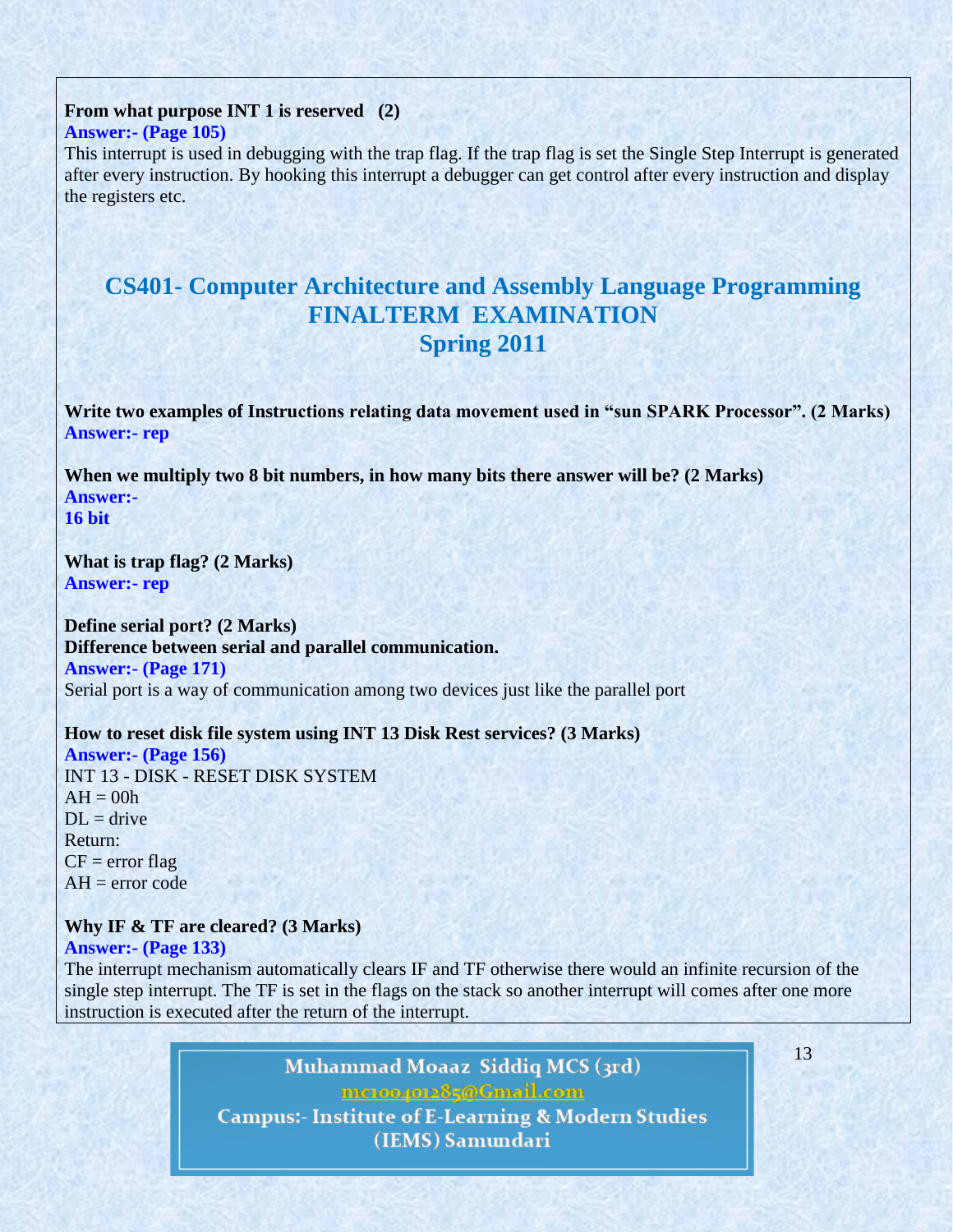# **Describe "Indexed Register Indirect + offset" addressing mode with example? (3 Marks)**

### **Answer:- (Page 136)**

An index register is used with a constant offset in this addressing mode. The value contained in the index register is added with the constant offset to get the effective address. For example "mov [si+300], ax" moves the word contained in AX to the offset attained by adding 300 to SI in the current data segment and the instruction "mov [di+300], al" moves the byte contained in AL to the offset attained by adding 300 to DI in the current data segment.

### **Write the algorithm of bubble sort in your words? (5 Marks)**

#### **Answer:- (Page 46)**

In this algorithm we compare consecutive numbers. If they are in required order e.g. if it is a descending sort and the first is larger then the second, then we leave them as it is and if they are not in order, we swap them. Then we do the same process for the next two numbers and so on till the last two are compared and possibly swapped.

### **List only five BIOS video services used in text mode? (5 Marks)**

**Answer:- (Page 149)** INT 10 - VIDEO - SET TEXT-MODE CURSOR SHAPE INT 10 - VIDEO - SET CURSOR POSITION INT 10 - VIDEO - SCROLL UP WINDOW INT 10 - VIDEO - SCROLL DOWN WINDOW INT 10 - VIDEO - WRITE STRING

**Write main characteristic of SUN SPARK Processor? (5 Marks) Answer:- rep**

**Write the code of "break point Interrupt routine". (5 Marks) Answer:- rep**

# Muhammad Moaaz Siddiq MCS (3rd) mctoo4ot285@Gmail.com **Campus:- Institute of E-Learning & Modern Studies** (IEMS) Samundari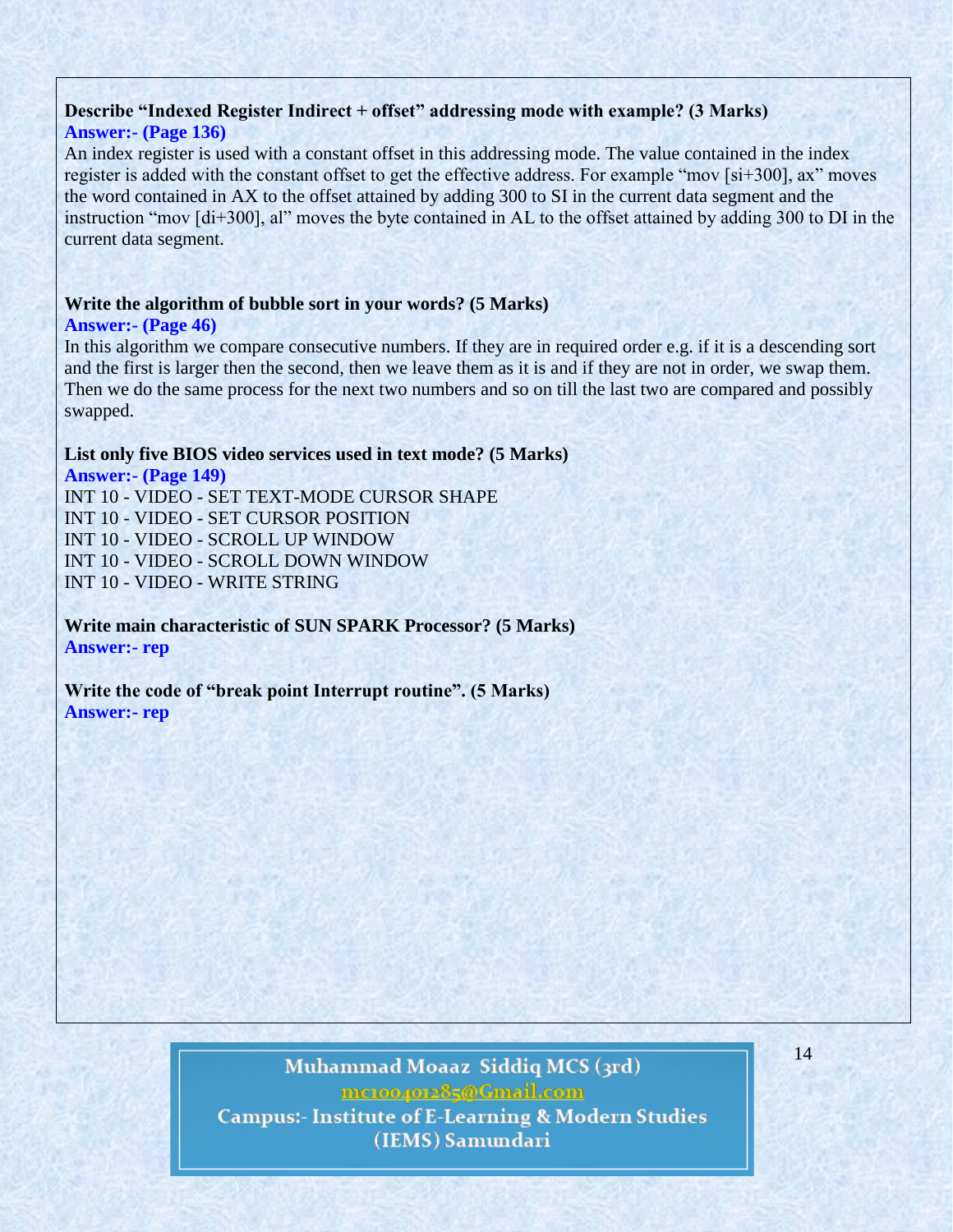# **CS401- Computer Architecture and Assembly Language Programming FINALTERM EXAMINATION Spring 2011**

**1. Define multitasking? 3 marks Answer:- rep**

**2. What is the function of selector and descriptor? 3 marks Answer:- rep**

**4 what is the difference in Motorola 64 k and x86 processors? 5 marks Answer:- (Page 191)**

The instructions are very similar however the difference in architecture evident. 68K processors have 16 23bit general purpose registers named from A0-A7 and D0-D7. A0-A7 can hold addresses in indirect memory accesses. These can also be used as software stack pointers. Stack in 68K is not as rigit a structure as it is in x86.

**5. Which register is called a scratch register? 2 marks Answer:- (Page 187)** EAX, ECX, EDX, FS, GS, EFLAGS, and any other registers.

# **CS401- Computer Architecture and Assembly Language Programming FINALTERM EXAMINATION Spring 2011**

**What is scheduler Answer:- (Page 141)** INT 08 that is saving and restoring the registers is called the scheduler.

#### **VESA INT 10 service**

**Answer:- (Page 180)** INT 10 – VESA – Get SuperVGA Infromation INT 10 – VESA – Get SuperVGA Mode Information INT 10 – VESA – Set VESA Video Mode

**Draw the DB-9 pin Connector and writ each PIN Answer:- rep**

> Muhammad Moaaz Siddiq MCS (3rd) mc.compress@Gmail.com **Campus:- Institute of E-Learning & Modern Studies** (IEMS) Samundari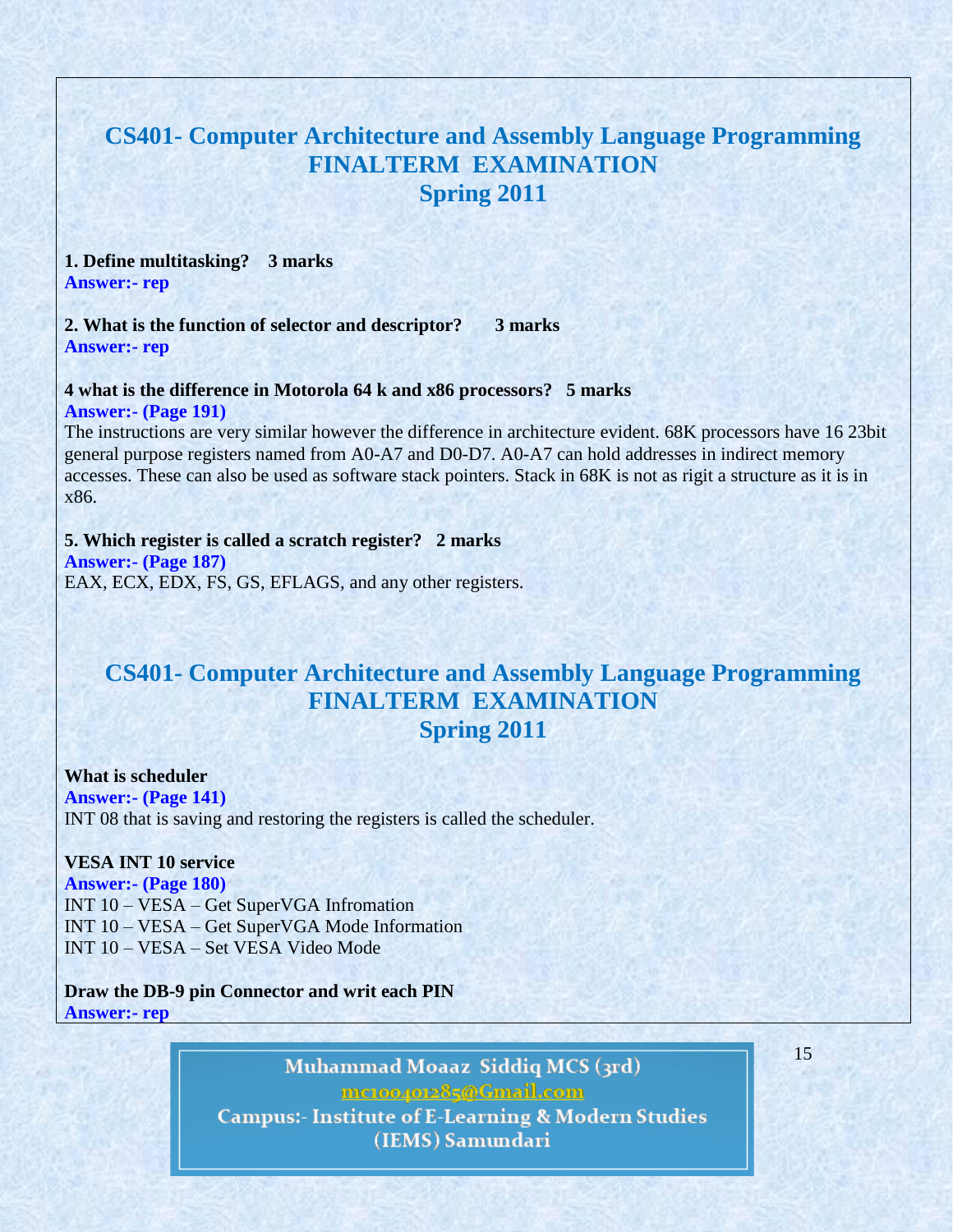### **What is Stack overflow**

#### **Answer:- (Page 187)**

The strong argument in favour of callee cleared stacks is that the arguments were placed on the stack for the subroutine, the caller did not needed them for itself, so the subroutine is responsible for removing them. Removing the arguments is important as if the stack is not cleared or is partially cleared the stack will eventually become full, SP will reach 0, and thereafter wraparound producing unexpected results. This is called stack overflow.

# **CS401- Computer Architecture and Assembly Language Programming FINALTERM EXAMINATION Spring 2011**

## **Difference between naming conversion of C language & Pascal (5).**

### **Answer:- (Page 187)**

C pretends an underscore to every function or variable name while Pascal translates the name to all uppercase. C++ has a weird name mangling scheme that is compiler dependent. To avoid it C++ can be forced to use C style naming with extern "C" directive.

#### **Difference between Data Bus & Control bus (5).**

#### **Answer:- (Page 9)**

Data bus is used to move the data from the memory to the processor in a read operation and from the processor to the memory in a write operation. While one line of the bus is used to inform the memory about whether to do the read operation or the write operation. These lines are collectively known as the control bus

**Define protected mode (3) Answer:- rep**

### **In what order C & Pascal instruction are passed to routines. (3).**

**Answer:- (Page 187)**  In C parameters are pushed in reverse order with the rightmost being pushed first. While in Pascal they are pushed in proper order with the leftmost being pushed first.

### **Describe Debugger in the term of Trap Flag (5).**

#### **Answer:- (Page 133)**

If the trap flag is set, the after every instruction a type 1 interrupt will be automatically generated. The debugger is made using this interrupt. It allows one instruction to be executed and then return control to us. It has its display code and its code to wait for the key in the INT 1 handler. Therefore after every instruction the values of all registers are shown and the debugger waits for a key.

> Muhammad Moaaz Siddiq MCS (3rd) mctoo4ot285@Gmail.com **Campus:- Institute of E-Learning & Modern Studies** (IEMS) Samundari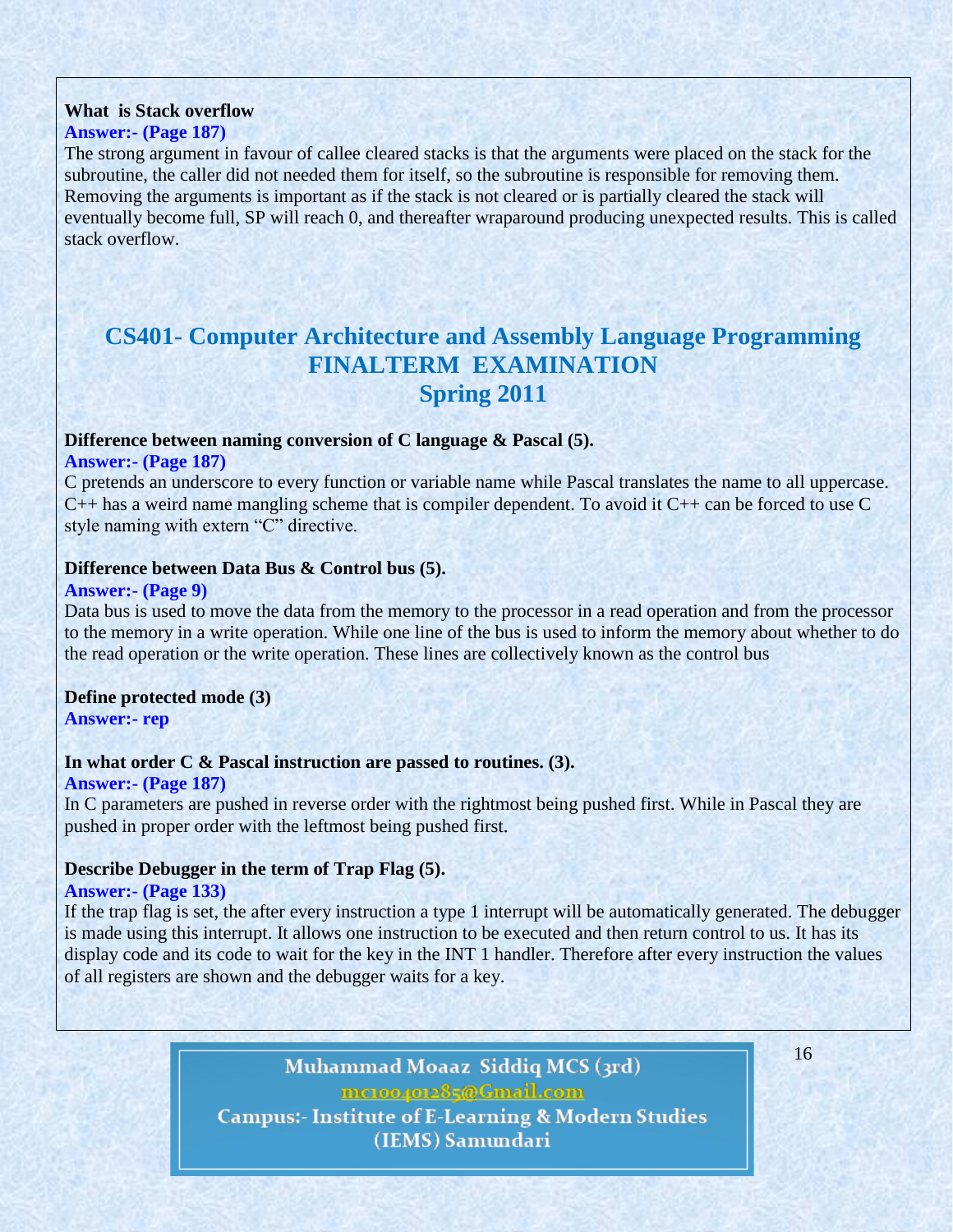### **Define Multithreading (3).**

**Answer:- rep**

#### **What the processor vision about video devices. (3).**

**Answer:- (Page 80)** 

The video device is seen by the computer as a memory area containing the ASCII codes that are currently displayed on the screen and a set of I/O ports controlling things like the resolution, the cursor height, and the cursor position.

**lds si, [bp+4] from DS and SI will load? (2)**

**Answer:- (Page 97)** 

lds si, [bp+4]" will load SI from BP+4 and DS from BP+6.

**What is processor control block answer in one line (2). Answer:- (Page 140)**  The space where all registers of a task are stored is called the process control block or PCB.

**Name the five video text mode of BIOS only list (5). Answer:- rep**

# **CS401- Computer Architecture and Assembly Language Programming FINALTERM EXAMINATION Spring 2011**

#### **Define context switching 2 marks**

**Answer:- (Page 141)**  INT 08 that is saving and restoring the registers is called the scheduler and the whole event is called a context switch.

**Make Diagram of Serial port and give pin names. 5 marks Answer:- rep**

**3 common services given by video text mode. 2 marks Answer:- rep**

> Muhammad Moaaz Siddiq MCS (3rd) mctoo4ot285@Gmail.com **Campus:- Institute of E-Learning & Modern Studies** (IEMS) Samundari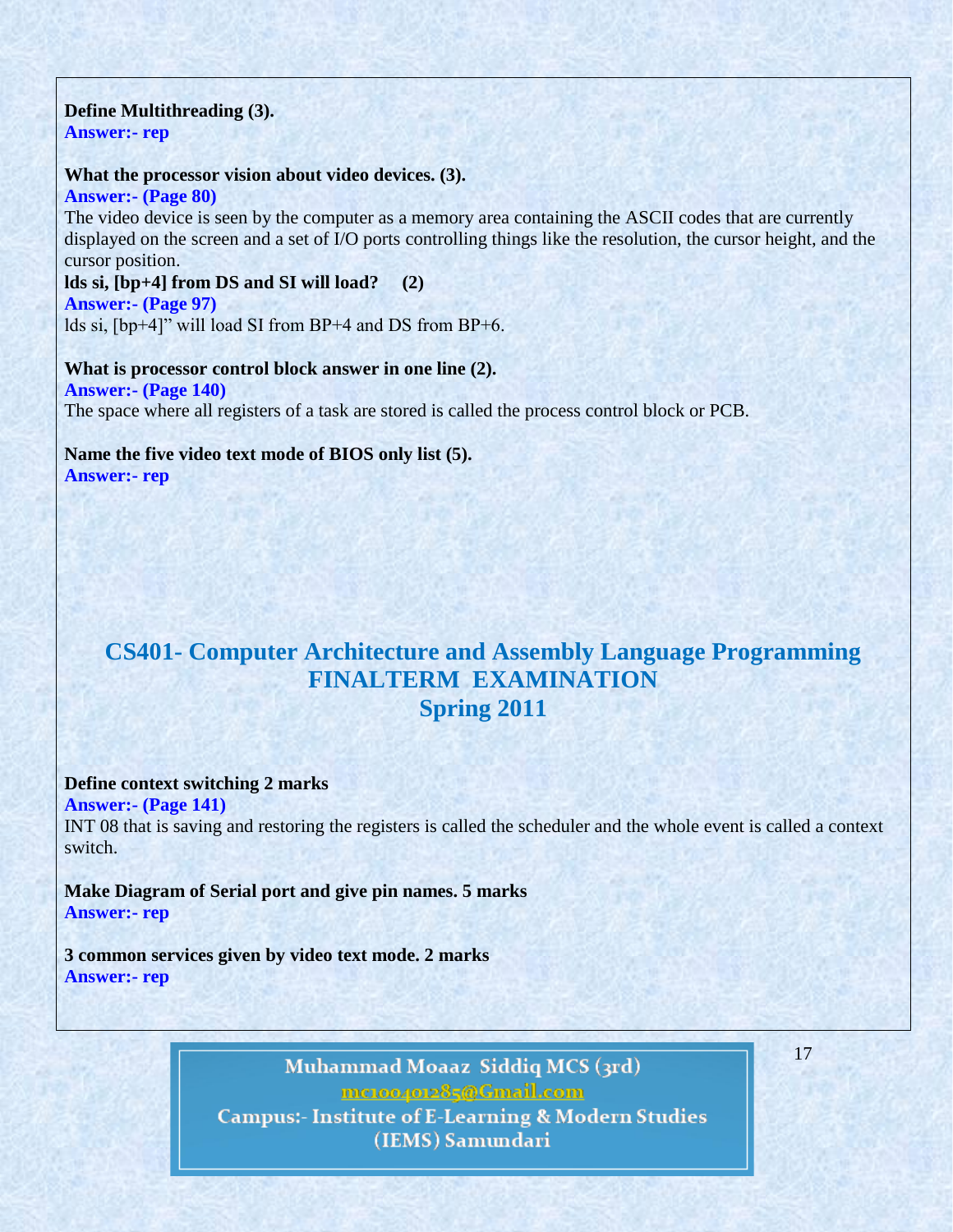# **Format of the interrupt descriptor**





# **CS401- Computer Architecture and Assembly Language Programming FINALTERM EXAMINATION Spring 2011**

### **1. Define Faulty Instructions [3maks]**

**2. Define Protected mode [3 marks] Answer:- rep**

**3a. What are the ranges of addressable memory in protected mode?**

**5. Define Device drivers. Why device drivers are used when BIOS already have all available codes. write its need[5marks]**

#### **Answer:- (Page 166)**

Device drivers are operating system extensions that become part of the operating system and extend its services to new devices. Device drivers in DOS are very simple. They just have their services exposed through the file system interface.

**6. Write Bubble sort algorithm in your own words. [5 marks] Answer:- rep**

> Muhammad Moaaz Siddiq MCS (3rd) mc.compress@Gmail.com **Campus:- Institute of E-Learning & Modern Studies** (IEMS) Samundari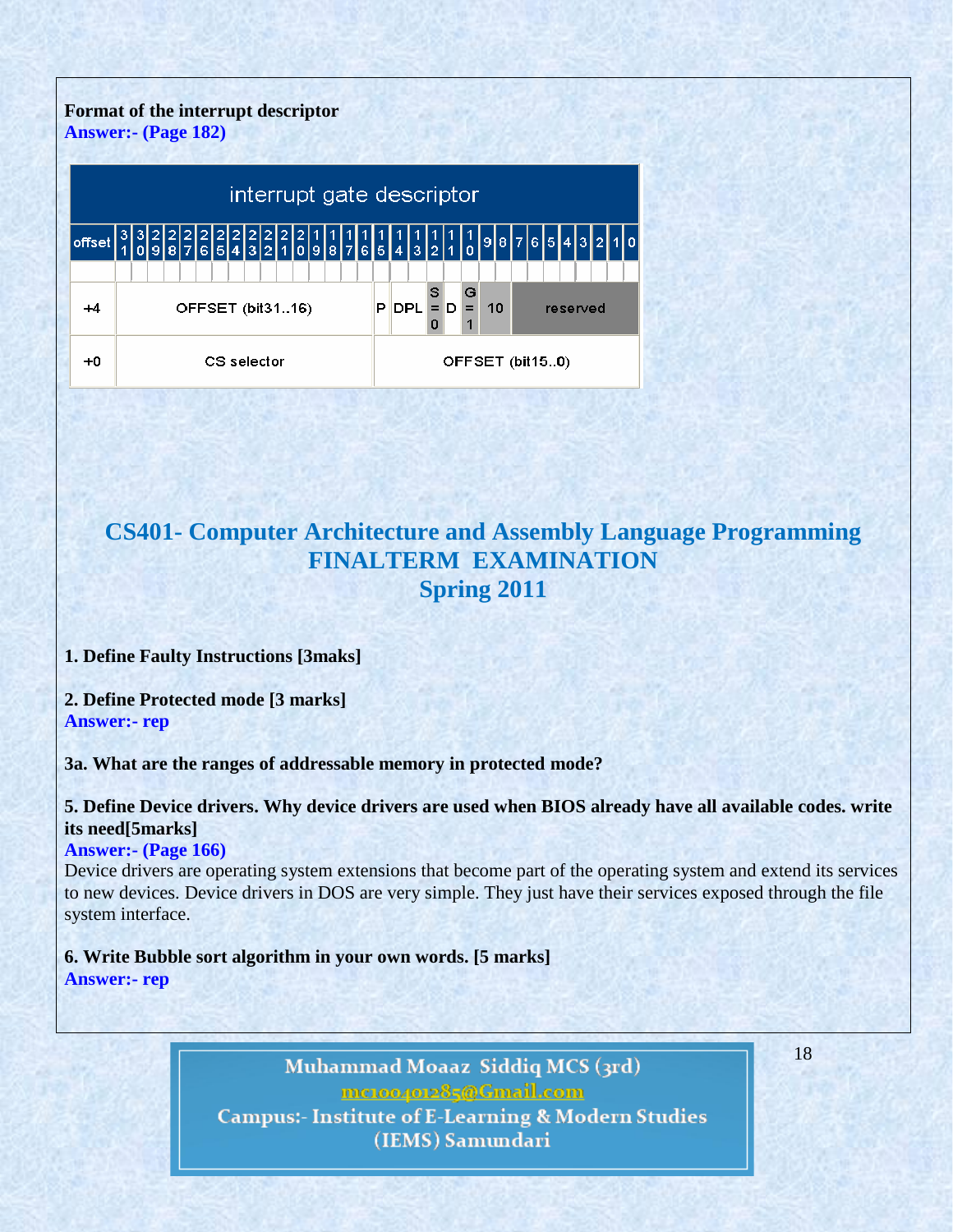# **7. Fill in the blanks with proper words[solved] [5 marks] Answer:- (Page 150)**  $AH = -09h AL = -$ - character to display  $BH = -$  page number --- $BL = --$  attribute  $- CX = --$  number of times to write character – **(09h, page number, number of times to write character, attribute ,character to display,)**

**8. How can we increase speed of multitasking process? [2marks] Answer:- rep**

# **CS401- Computer Architecture and Assembly Language Programming FINALTERM EXAMINATION Spring 2011**

**Qno.41 How cam we improve the spec of the multitasking? (2) Answer:- rep**

### **Qno.42 What do you mean by data label and code label? (2)**

**Answer:- (Page 32)** 

Labels can be used on code as well. Just like data labels they remember the address at which they are used. The assembler does not differentiate between code labels and data labels. The programmer is responsible for using a data label as data and a code label as code.

**Qno.43 What is system descriptor? (2)**

**Answer:- rep**

**Qno.44 What are device driver, Give your answer in two or three lines (2) Answer:- rep**

**Qno.45 In what order the parameters are passed to routine in Pascal and C Language (3) Answer:- rep**

**Qno.46 What is multitasking (3) Answer:- rep**

> Muhammad Moaaz Siddiq MCS (3rd) mctoo4ot285@Gmail.com **Campus:- Institute of E-Learning & Modern Studies** (IEMS) Samundari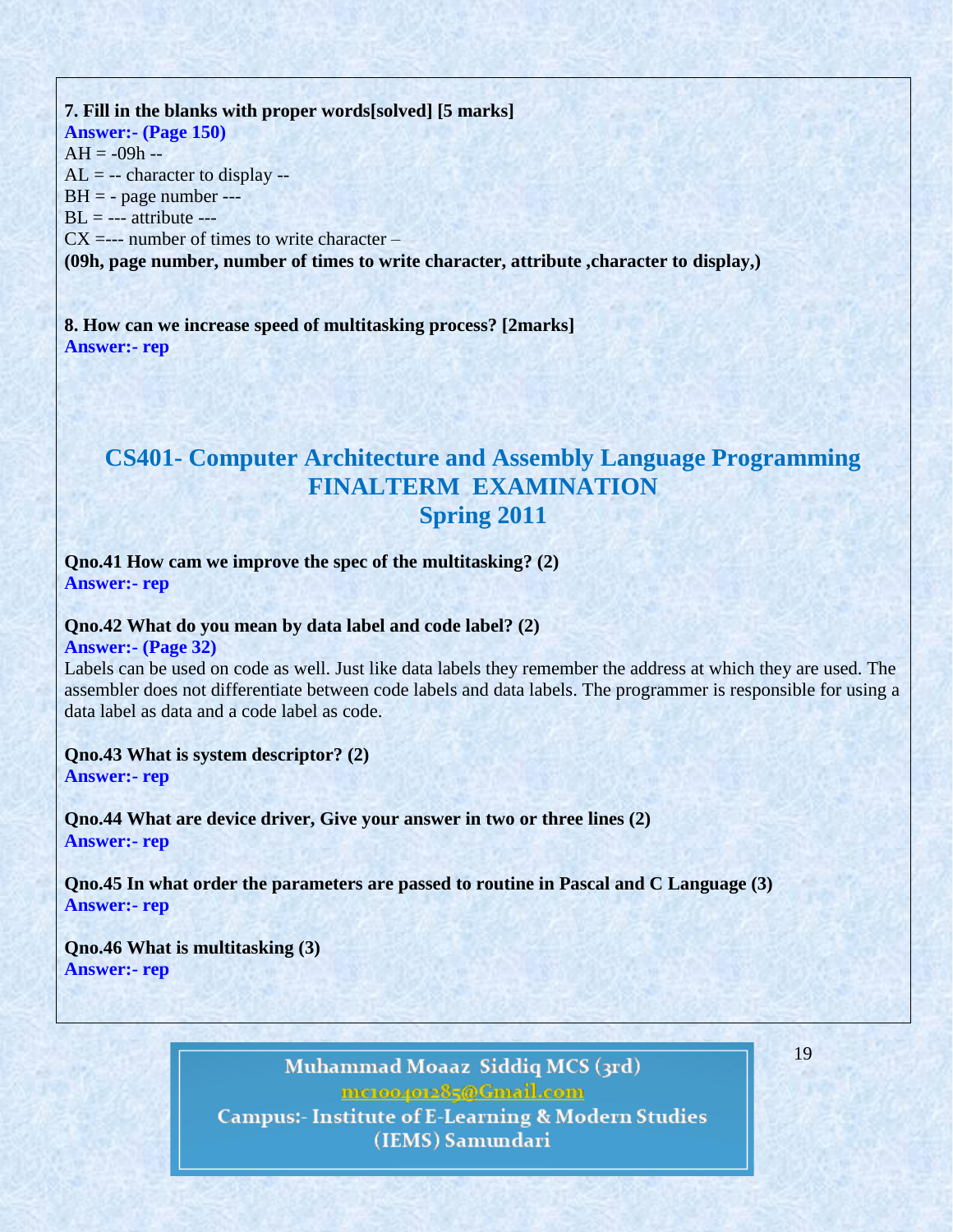**Qno.47 Difference between wraparound and physical wraparound and physical wraparounds**

**Qno.49 How to load AND/ OR execute program using INT 21 services (5) Answer:- (Page 165)** INT 21 - LOAD AND/OR EXECUTE PROGRAM  $AH = 4Bh$  $AL = type of load (0 = load and execute)$ DS:DX -> ASCIZ program name (must include extension) ES:BX -> parameter block Return:  $CF = error flag$  $AX = error code$ 

**Qno.50 Describe the format of interrupt descriptor (5) Answer:- rep**

**Qno.51 Following piece of code is taken from the program of scrolling up the screen write against each instruction what it does (5)**

**Mov ax 80 Mu byte [bp+4] Mov si, ax Push si Shl si1**

#### **Answer:- (Page 150)**

mov ax, 80 ; load chars per row in ax mul byte [bp+4] ; calculate source position mov si, ax ; load source position in si push si ; save position for later use shl si, 1 ; convert to byte offset

**Qno.52 In context of video service write character and attribute at cursor position using INT 10 pick up correct statement given between and put it is proper blank spaces**

| CX                  |  |  |
|---------------------|--|--|
| (5)                 |  |  |
| $*$                 |  |  |
| <b>Answer:- rep</b> |  |  |

Muhammad Moaaz Siddiq MCS (3rd) mctoo4ot285@Gmail.com **Campus:- Institute of E-Learning & Modern Studies** (IEMS) Samundari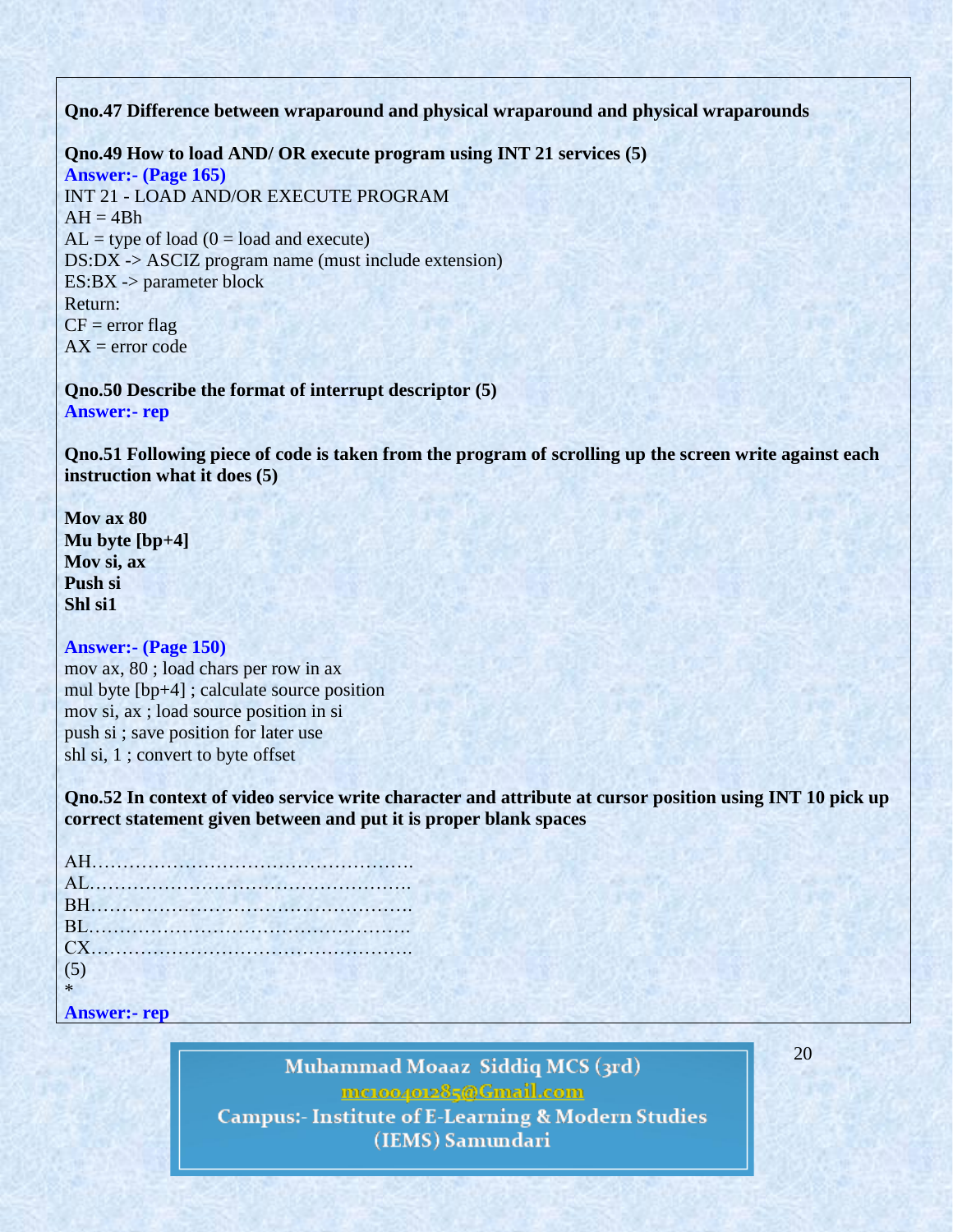# **CS401- Computer Architecture and Assembly Language Programming FINALTERM EXAMINATION Fall 2011**

**Question No: 42 ( Marks: 2 ) - INT 14 - SERIAL - READ CHARACTER 8 bit register return result in? Answer:- (Page 172)** Return:  $AH = line$  status  $AL = received character if AH bit 7 clear$ 

**Question No: 43 ( Marks: 2 ) - What is the process control back answer in single line Answer:- rep**

# **Question No: 44 ( Marks: 2 ) - Explain Divide overflow**

#### **Answer:- (Page 85)**

If a large number is divided by a very small number it is possible that the quotient is larger than the space provided for it in the implied destination. In this case an interrupt is automatically generated and the program is usually terminated as a result. This is called a divide overflow error;

**Question No: 45 ( Marks: 2 ) What is the system descriptor? Answer:- rep**

**Question No: 46 ( Marks:3 ) It is the part of Multitasking TSR caller, what will do these instructions comment against them Mov al, [chars+bx] Mov [es:40],al Inc bx Answer:- rep**

**Question No: 48 ( Marks:3 ) Three basic steps B/w memory and processor to communicate. Answer:- (Page 9)**

The group of bits that the processor uses to inform the memory about which element to read or write is collectively known as the address bus. Another important bus called the data bus is used to move the data from the memory to the processor in a read operation and from the processor to the memory in a write operation. The third group consists of miscellaneous independent lines used for control purposes.

> Muhammad Moaaz Siddiq MCS (3rd) metoopote85@Cmail.com **Campus:- Institute of E-Learning & Modern Studies** (IEMS) Samundari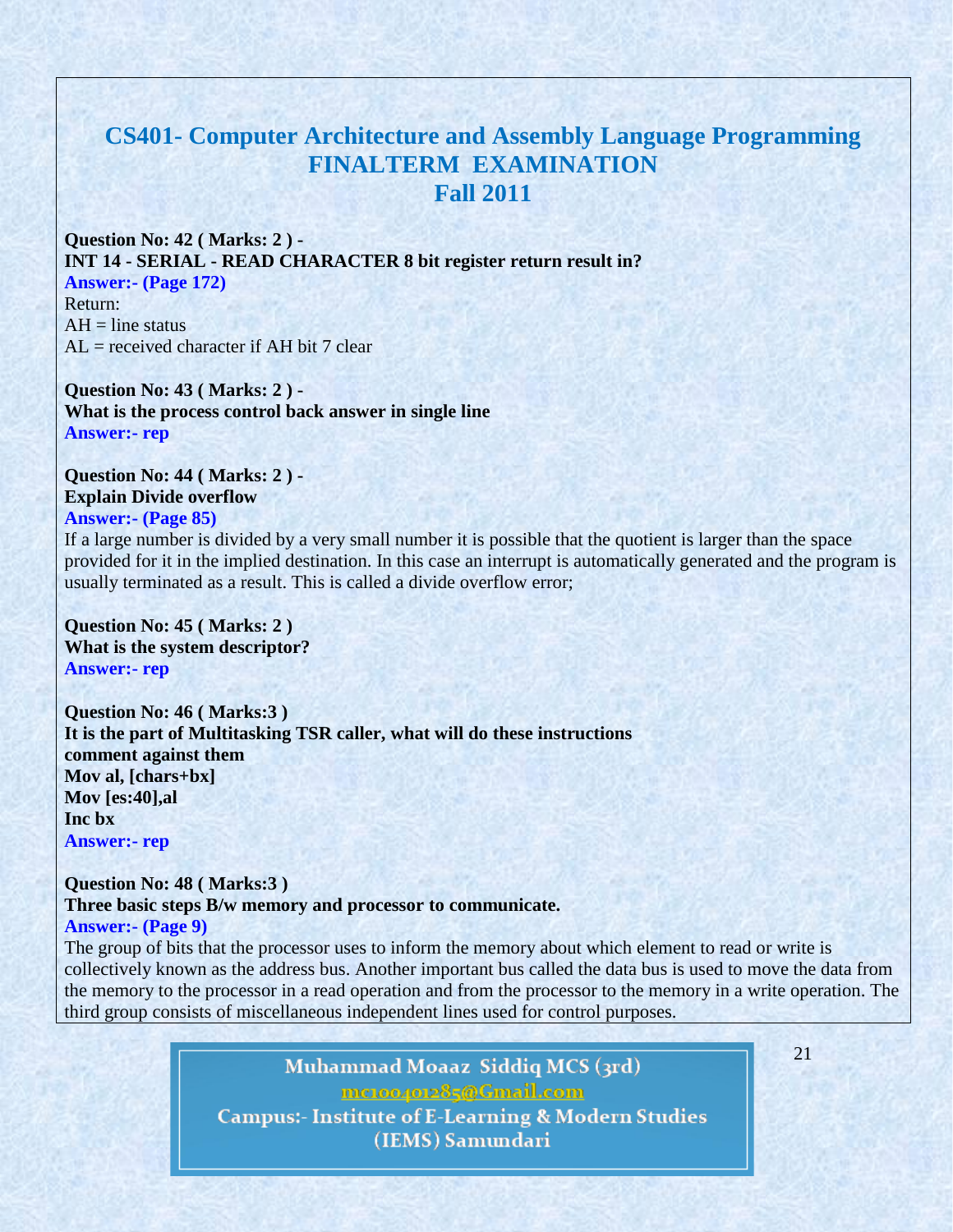**Question No: 49 ( Marks:3 ) What is baud rate, tell the parity bit function. Answer:- (Page 171)** The data starts with a 1 bit called the start bit, then five to eight data bits, an optional parity bit, and one to two 0 bits called stop bits. The number of data bits, parity bits, and the number of stop bits have to be configured at both ends. Also the duration of a bit must be precisely known at both ends called the baud rate of the communication.

**Question No: 50 ( Marks:5 ) Write the instruction of following Copy BL into CL Answer:** mov cl, bl

**Copy DX into AX Answer:** mov ax, dx

**Store 0x12 into AL Answer:** mov al, 0x12

**Store 0x1234 into AX Answer:** mov ax, 0x1234

**Store 0xFFFF into AX Answer:** mov ax, 0xFFFF

**Question No: 51 ( Marks:5 ) 9 pin DB9 connector , write function of any five Answer:- rep**

**Question No: 52 ( Marks:5 ) Fill in the blanks with proper words**  $AH =$  $AL =$  $BH =$  $BL =$ **CX = (09h, page number, number of times to write character, attribute ,character to display,) Answer:- rep**

# Muhammad Moaaz Siddiq MCS (3rd) mctoo4ot285@Gmail.com **Campus:- Institute of E-Learning & Modern Studies** (IEMS) Samundari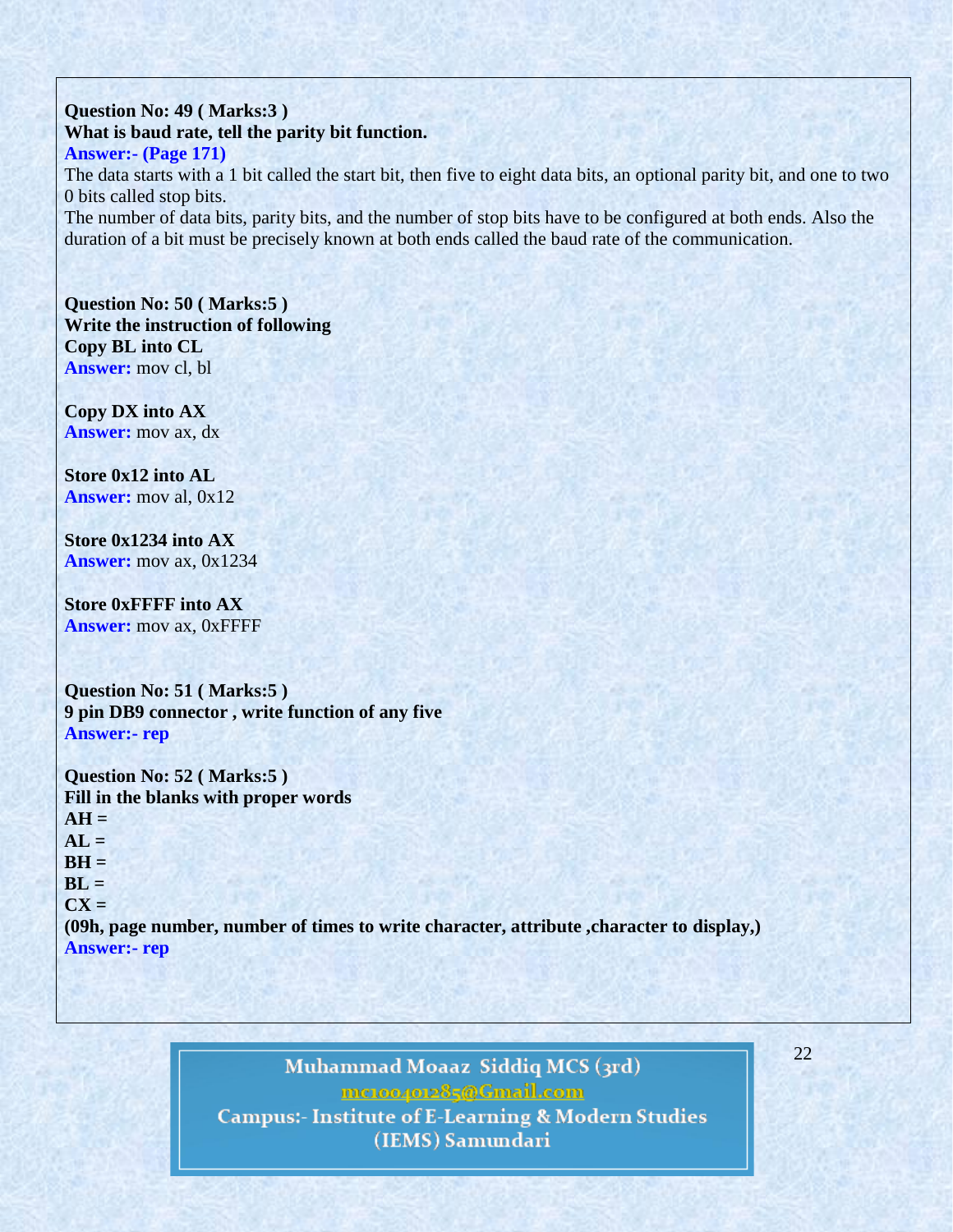**Question No: 52 ( Marks:5 ) Fill in the blanks with proper words The GDT itself is an array of descriptors where each descriptor is an 8byte entry. The base and limit of GDT is stored in a 48bit register called the GDTR. This register is loaded with a special instruction LGDT and is given a memory address from where the 48bits are fetched.**

# **CS401- Computer Architecture and Assembly Language Programming FINALTERM EXAMINATION Spring 2010**

**Question No: 27 ( Marks: 2 ) How can we improve the speed of multitasking? Answer:- rep** 

**Question No: 28 ( Marks: 2 )**  Write instructions to do the following. Copy contents of memory location with offset 0025 in the current data segment into AX.

**Answer:-** Mov ax , [0025]

**Question No: 29 ( Marks: 2 )**  Write types of Devices? **Answer:-** [Click here for detail](http://wiki.answers.com/Q/What_are_4_types_of_computer_devices) The four types of computer devices are:-

- 1. input devices
- 2. output devices
- 3. storage devices and
- 4. The central processing unit i.e. C.P.U.

5. **Question No: 30 ( Marks: 2 )**  What dose descriptor  $1<sup>st</sup> 16$  bit tell?

**Question No: 31 ( Marks: 3 ) List down any three common video services for INT 10 used in text mode. Answer:- rep** 

> Muhammad Moaaz Siddiq MCS (3rd) mctoo4ot285@Gmail.com **Campus:- Institute of E-Learning & Modern Studies** (IEMS) Samundari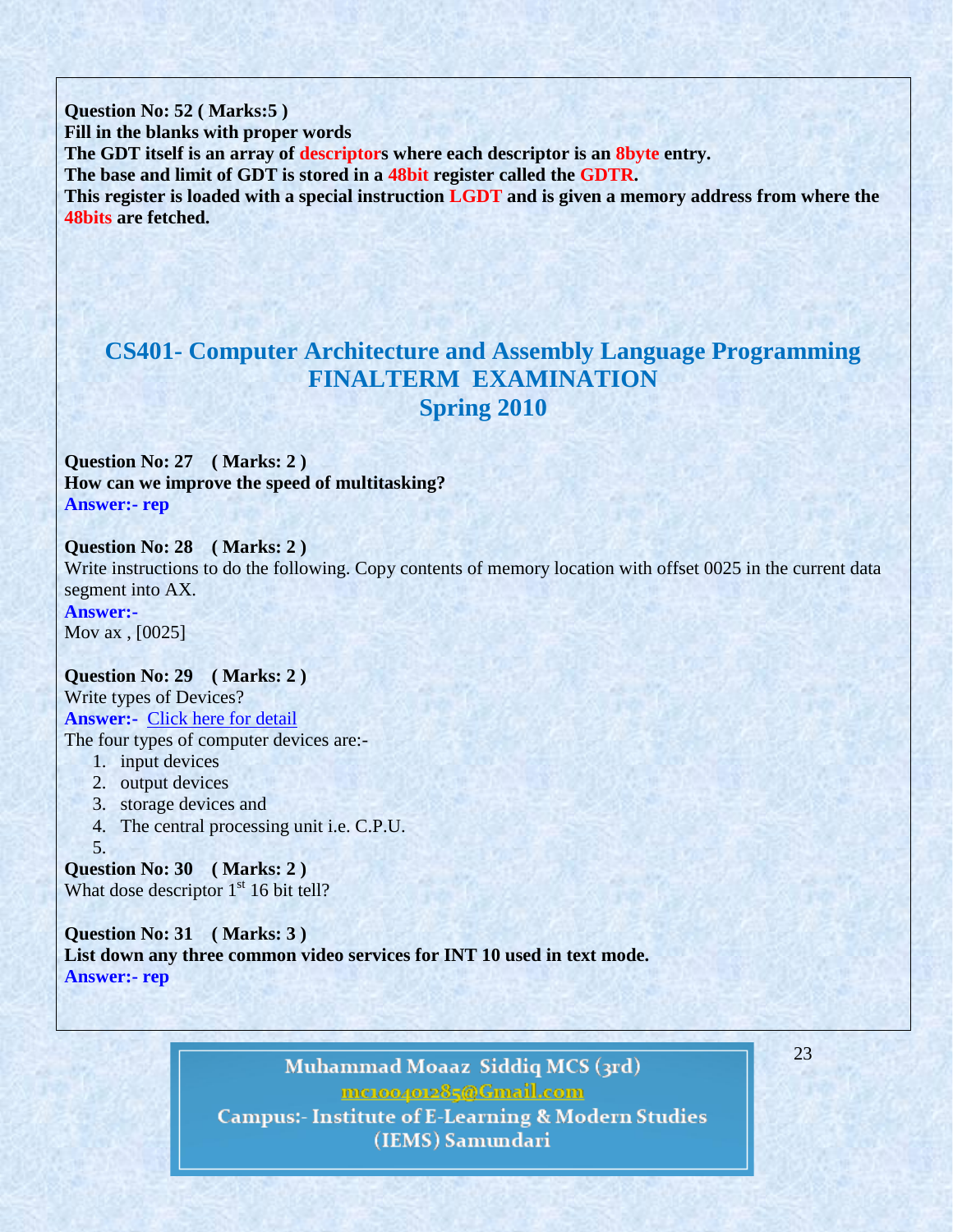**Question No: 32 ( Marks: 3 )**  How to create or Truncate File using INT 21 Service? **Answer:- rep** 

**Question No: 33 ( Marks: 3 )**  How many Types of granularity also name them? **Answer:-** [Click here for detail](http://www.google.com.pk/url?sa=t&rct=j&q=&esrc=s&source=web&cd=3&ved=0CFMQFjAC&url=http%3A%2F%2Fwww.iaeng.org%2Fpublication%2FWCECS2010%2FWCECS2010_pp400-405.pdf&ei=LEr0T8qpG86N4gSFpZ3-Bg&usg=AFQjCNGmfLu7G3XWGOu8h4X8aj7DSTDFtw&sig2=_LxuEVUizyeb4PAuFy_s9g) There are three types of granularity :

- 1. Data Granularity
- 2. Business Value Granularity
- 3. Functionality Granularity

**Question No: 34 ( Marks: 5 )**  How to read disk sector into memory using INT 13 service? **Answer:- rep** 

**Question No: 35 ( Marks: 5 )** 

**The program given below is written in assembly language. Write a program in C to call this assembly routine.** 

[section .text]

| global | swap               |                             |
|--------|--------------------|-----------------------------|
| swap:  | mov ecx, $[esp+4]$ | ; copy parameter p1 to ecx  |
|        | mov edx, [esp+8]   | ; copy parameter p2 to edx  |
|        | mov eax, [ecx]     | ; copy *p1 into eax         |
|        | xchg eax, [edx]    | ; exchange eax with *p2     |
|        | mov [ecx], eax     | ; copy eax into *p1         |
|        | ret                | ; return from this function |

### **Answer:- (Page 189)**

```
#include <stdio.h>
void swap( int* p1, int* p2);
int main()
{
int a = 10, b = 20;
printf(a=%d b=%d\n, a, b);
swap(\&a, \&b);printf( "a=%d b=%d\n", a, b);
system( "PAUSE" );
return 0;
```
}

# Muhammad Moaaz Siddiq MCS (3rd) mctoo4ot285@Gmail.com

**Campus:- Institute of E-Learning & Modern Studies** (IEMS) Samundari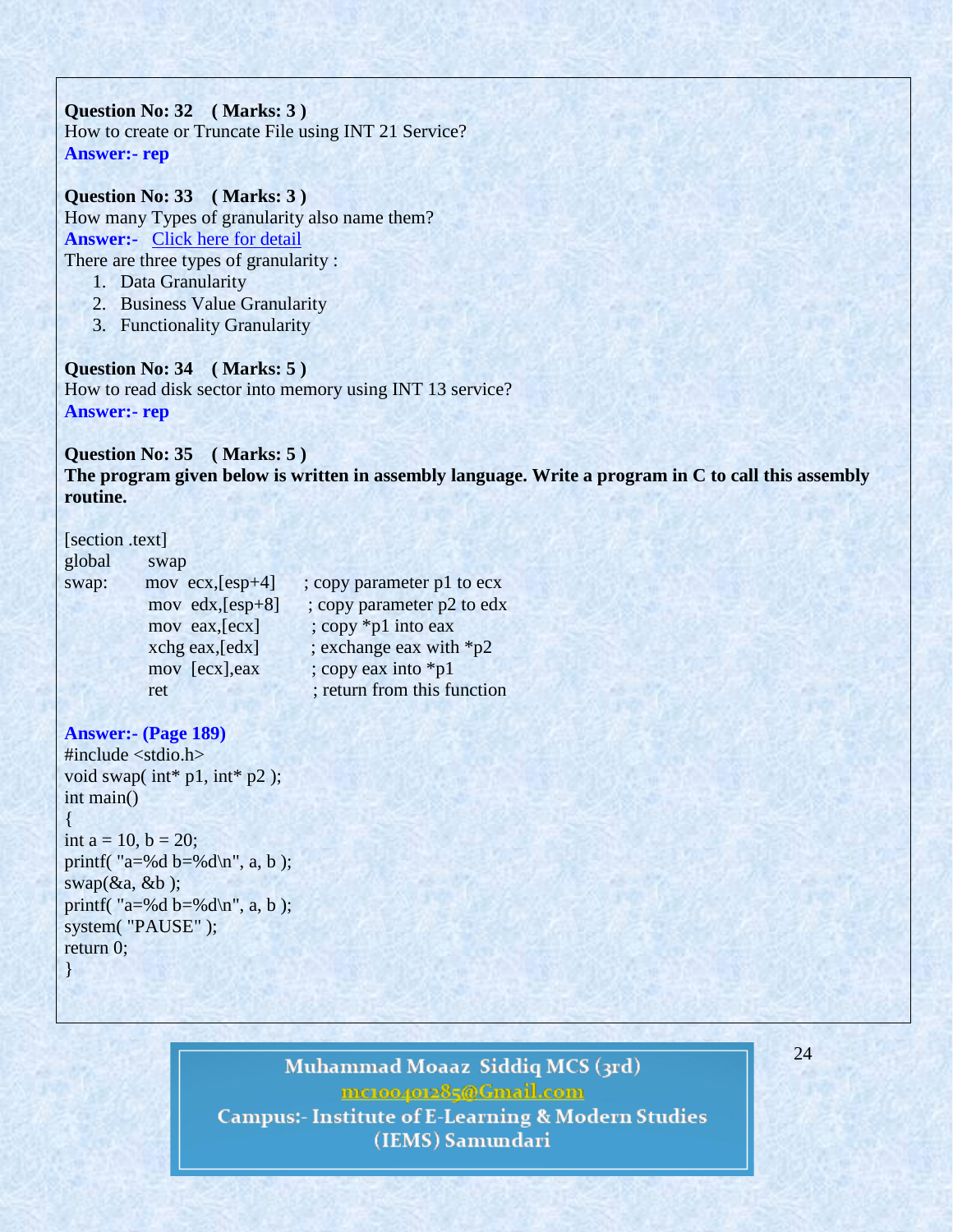**Question No: 36 ( Marks: 5 )**  Write the code of "break point interrupt routine". **Answer:- rep** 

# **CS401- Computer Architecture and Assembly Language Programming FINALTERM EXAMINATION Spring 2010**

**Question No: 27 ( Marks: 2 )**  What are device drivers? give your answer in two to three lines. **Answer:- rep** 

**Question No: 28 ( Marks: 2 )**  For what purpose "**INT 1**" is reserved ? **Answer:- rep** 

**Question No: 29 ( Marks: 2 )**  How interrupts are handled in protected mode. **Answer:- (Page 182)**

Handling interrupts in protected mode is also different. Instead of the IVT at physical address 0 there is the IDT (interrupt descriptor table) located at physical address stored in IDTR, a special purpose register. The IDTR is also a 48bit register similar in structure to the GDTR and loaded with another special instruction LGDT.

**Question No: 30 ( Marks: 2 )**  Which bit of acknowledge is used to generate IRQ7 **Answer:- (Page 125)** Bit "4" of acknowledge is used to generate IRQ7

**Question No: 31 ( Marks: 3 )**  Write the name three flags which are not used for mathematical operations. **Answer:- (Page 133)** The three flags not used for mathematical operations are the direction flag, the interrupt flag and the trap flag.

**Question No: 32 ( Marks: 3 )**  "INT 13 - DISK - GET DRIVE PARAMETERS" uses which registers to return *error flag* and *error number*. **Answer:- (Page 156)**  $CF = error flag$  $AH = error code$ 

> Muhammad Moaaz Siddiq MCS (3rd) mctoo4ot285@Gmail.com **Campus:- Institute of E-Learning & Modern Studies** (IEMS) Samundari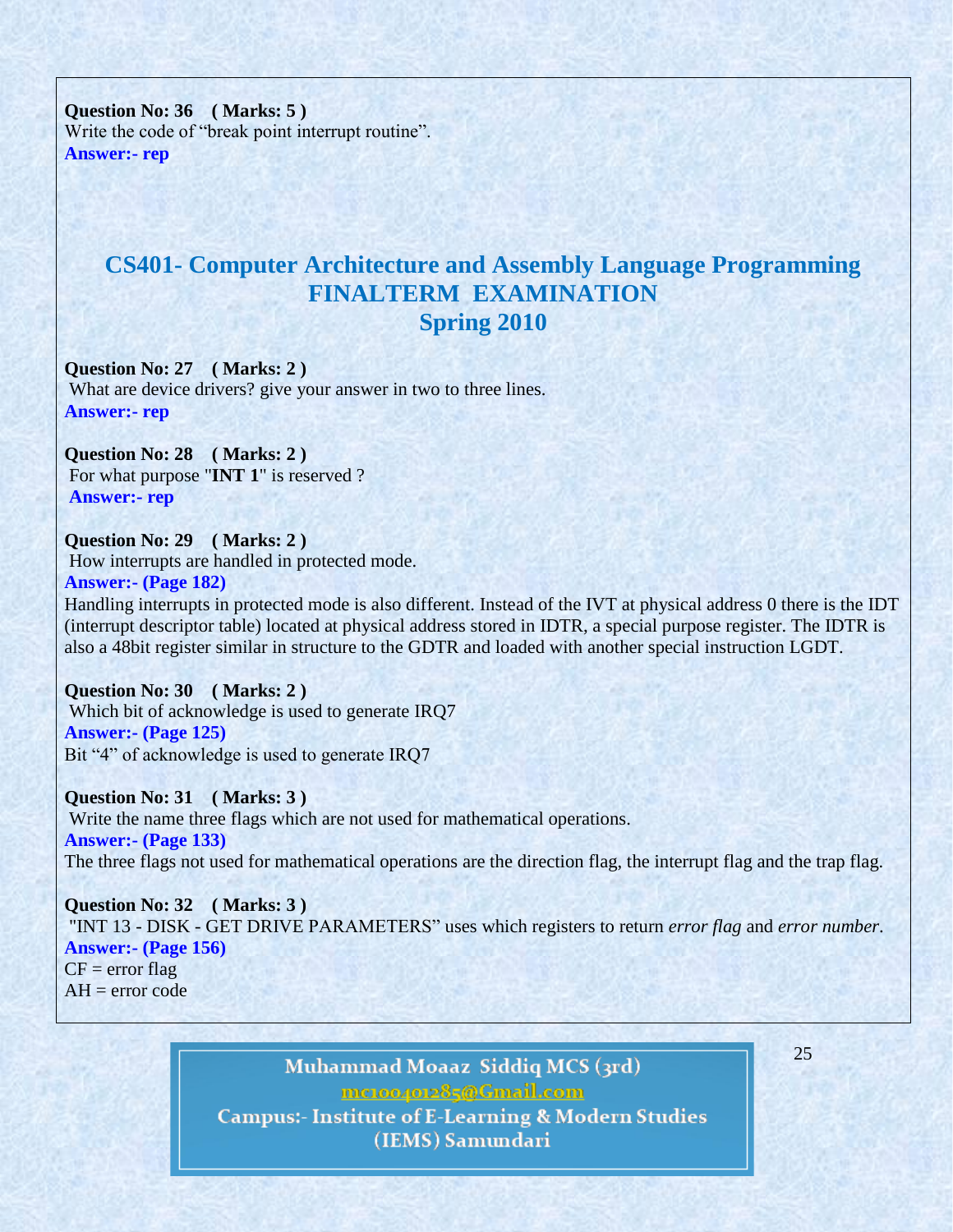### **Question No: 33 ( Marks: 3 )**

Who is responsible for removing the parameter from the stack when we call a function in C and Pascal? **Answer:- (Page 187)**

In C the caller removes the parameter while in Pascal the callee removes them. The C scheme has reasons pertaining to its provision for variable number of arguments.

### **Question No: 34 ( Marks: 5 ) Read the passage carefully and choose proper word for each blank space from the list given below .**

In descriptors the 32bit base is scattered into different places because of compatibility reasons. The limit is stored in 20 bits but the ...**G**............defines that the limit is in terms of bytes of 4K pages therefore a maximum of 4GB size is possible. The .....**P**............ must be set to signal that this segment is present in memory. DPL is the descriptor privilege level again related to the protection levels in 386. .........**D**......... defines that this segment is to execute code is 16bit mode or 32bit mode. .......**C**........... is conforming bit that we will not be using. ......**R.**............signals that the segment is readable. A bit is automatically set whenever the segment is accessed.

## **(A bit, C bit, G bit, D bit, P bit , R bit, B bit)**

### **Answer: (Page 176)**

The 32bit base in both descriptors is scattered into different places because of compatibility reasons. The limit is stored in 20 bits but the G bit defines that the limit is in terms of bytes of 4K pages therefore a maximum of 4GB size is possible. The P bit must be set to signal that this segment is present in memory. DPL is the descriptor privilege level again related to the protection levels in 386. D bit defines that this segment is to execute code is 16bit mode or 32bit mode. C is conforming bit that we will not be using. R signals that the segment is readable. A bit is automatically set whenever the segment is accessed.

## **Question No: 35 ( Marks: 5 )**

Write assembly language instructions to set the timer interrupt frequency at 1 ms.

#### **Answer: (Page 143)**

mov ax, 1100 out  $0x40$ , al mov al, ah out 0x40, al

## **Question No: 36 ( Marks: 5 )**

In the context of **" INT 13 - DISK - WRITE DISK SECTOR(S)"** fill the blanks by choosing the correct answer against each blank space from the list given at the bottom.

**Answer:- (Page 156)**

 $AH = 03h$ 

 $AL =$  number of sectors to write (must be nonzero)

 $CH = low$  eight bits of cylinder number

 $CL = sector number 1-63 (bits 0-5)$ 

# Muhammad Moaaz Siddiq MCS (3rd) mctoo4ot285@Gmail.com **Campus:- Institute of E-Learning & Modern Studies** (IEMS) Samundari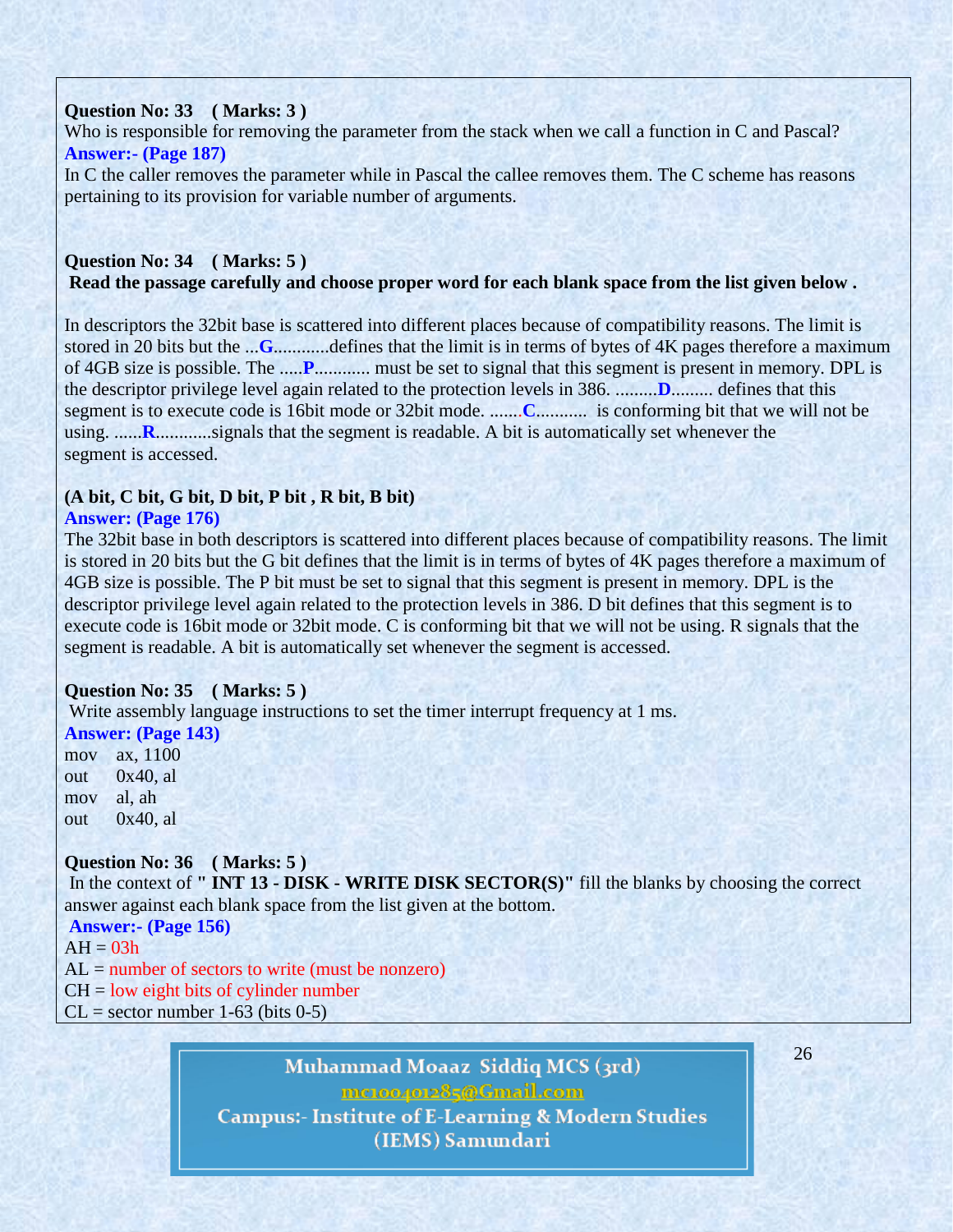high two bits of cylinder (bits 6-7, hard disk only)  $DH = head$  number  $DL =$  drive number (bit 7 set for hard disk) ES:BX -> data buffer (Number of sectors to write, head number , 03h, data buffer , low eight bits of cylinder number)

# **CS401- Computer Architecture and Assembly Language Programming FINALTERM EXAMINATION Spring 2010**

## **How many bytes floppy root directory entry has? (2)**

**Answer: [Click here for detail](http://www.codeguru.com/cpp/cpp/cpp_mfc/files/article.php/c13831/FAT-Root-Directory-Structure-on-Floppy-Disk-and-File-Information.htm)** 224 bytes for a 3 1/2 inch floppy

#### **How many calling conversion also tell the names? (2) Answer:- (Page 187)**

Two prevalent calling conventions are the C calling convention and the Pascal calling convention.

# **Which register is used as thread local variable? (2) Answer:- (Page 141)**

SP (stack pointer) register used as thread local variable

### **Write down the operations of CMP instruction? (2)**

**Answer:- (Page 39)** The operation of CMP is to subtract the source operand from the destination operand, updating the flags without changing either the source or the destination.

**It is the part of Multitasking TSR caller, what will do these instructions comment against them (3) Mov al, [chars+bx] Mov [es:40],al Inc bx Answer:- rep**

# Muhammad Moaaz Siddiq MCS (3rd) mctoo4ot285@Gmail.com **Campus:- Institute of E-Learning & Modern Studies** (IEMS) Samundari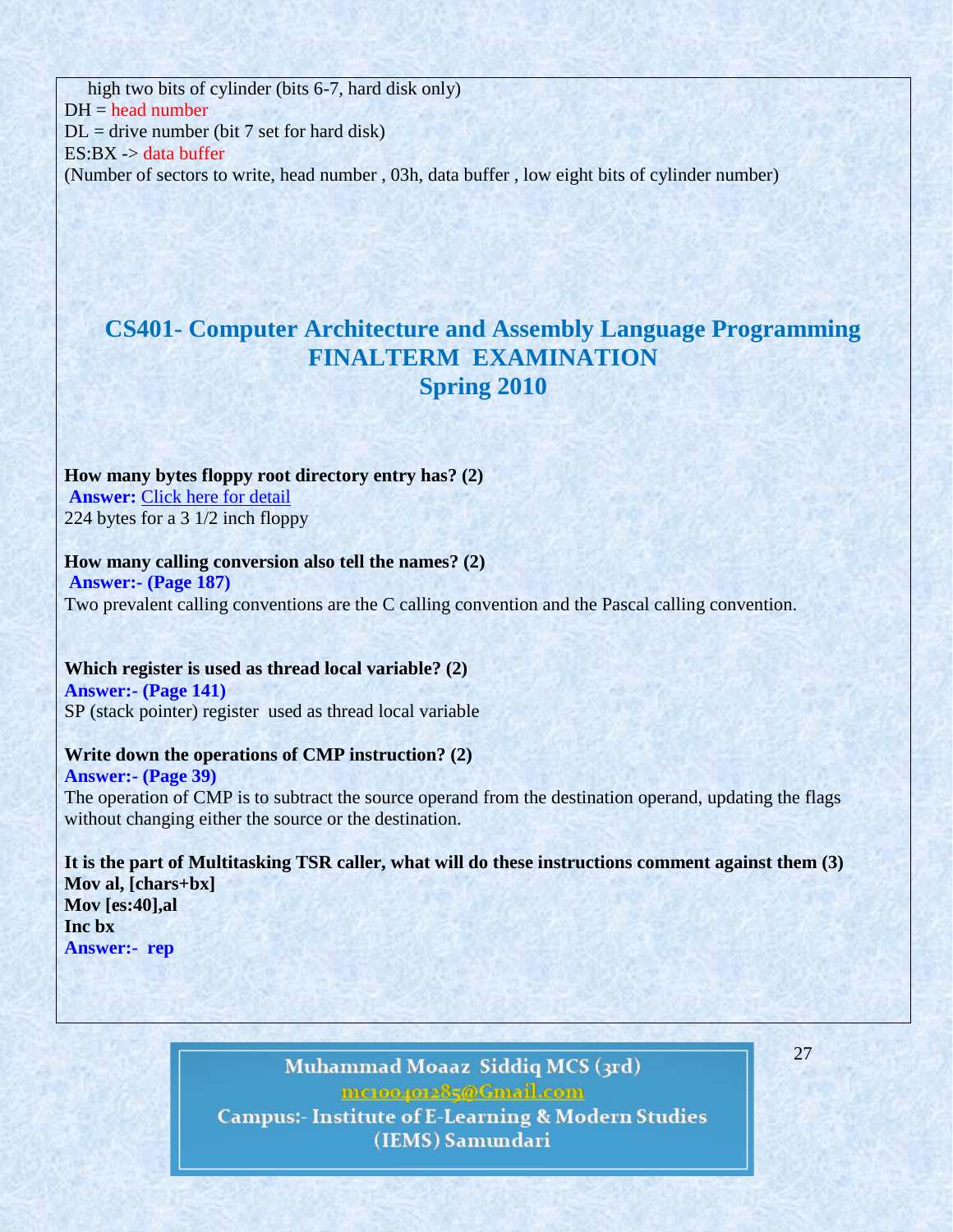### **Differentiate synchronous transmission and asynchronous transmission? (3)**

#### **Answer:- (Page 103)**

Asynchronous means that the interrupts occur, independent of the working of the processor, i.e. independent of the instruction currently executing. Synchronous events are those that occur side by side with another activity.

### **List some architecture? (3)**

**Answer:** iAPX88 architecture Motorolla 68K x86 series architecture SPARC stands for Scalable Processor ARChitecture

**1. What information is required to be provided for the service "INT14-SERIAL WRITE CHARACTER TO PORT" in the following registers? (5 marks) AH=\_\_\_\_\_\_\_\_\_\_\_**  $AL =$ 

 $DX =$ 

**Answer:- (Page 172)**  $AH = 01h$  $AL =$ character to write  $DX = port$  number (00h-03h)

**2. Write into C language (5 marks) [section.txt] Global swap**

**swap: mov ecx,[esp+4] copy parameters p1 to ecx mov edx[esp+8] copy parameters p2 to edx mov eax,[ecx] copy \*p1 to eax xchg eax,[edx] exchange eax to \*p2 mov [ecx],eax copy eax to \*p1 ret return**

**Answer:- rep**

**3. Which instruction makes trap flag zero? If there is not any then how we make it zero? (5 marks)**

#### **Answer:- (Page 133)**

There is no instruction to set or clear the trap flag like there are instructions for the interrupt and direction flags. We use two special instructions PUSHF and POPF to push and pop the flag from the stack. We use PUSHF to place flags on the stack, change TF in this image on the stack and then reload into the flags register with POPF.

> Muhammad Moaaz Siddiq MCS (3rd) mctoopot285@Gmail.com **Campus:- Institute of E-Learning & Modern Studies** (IEMS) Samundari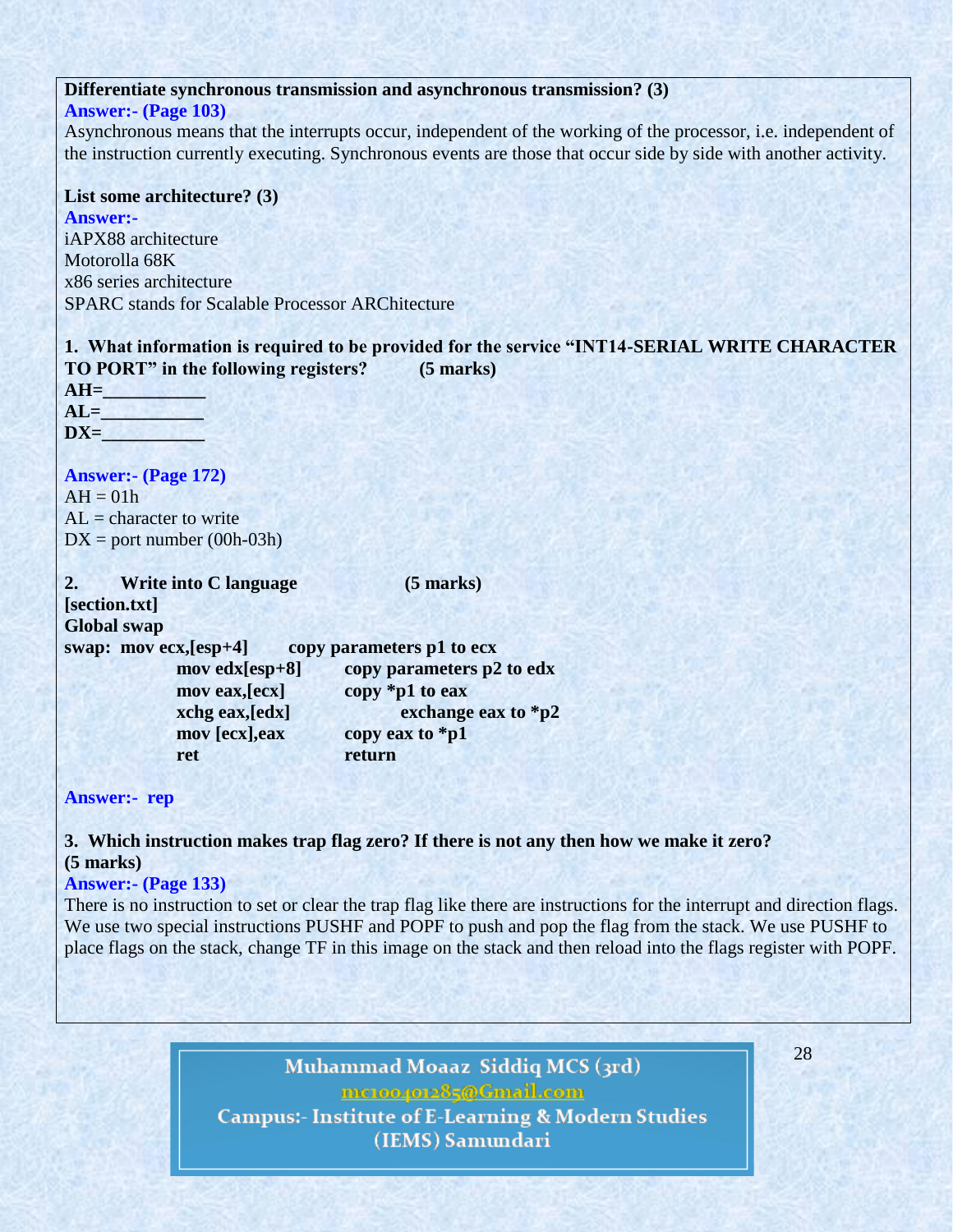# **CS401- Computer Architecture and Assembly Language Programming FINALTERM EXAMINATION Spring 2010**

#### **25. Division by zero is done by which interrupt. Answer:- (Page 105)** Division by zero is done by INT 0 interrupt.

#### **26. Define Hardware Interrupt & I/O ports (5 marks)**

### **Answer:- (Page 113-114)**

#### Hardware interrupts

Hardware interrupts are the real interrupts generated by the external world. there are many devices generating interrupts and there is only one pin going inside the processor and one pin cannot be technically derived by more than one source a controller is used in between called the Programmable Interrupt Controller (PIC). I/O ports

For communicating with peripheral devices the processor uses I/O ports. There are only two operations with the external world possible, read or write. Similarly with I/O ports the processor can read or write an I/O port. When an I/O port is read or written to, the operation is not as simple as it happens in memory.

# **27. Five BIOS video services used in text mode ( 3 marks)**

**Answer:- rep**

## **28. DOS allocate memory for program execution and then de-allocate , explain memory management in DOS (10 marks)**

#### **Answer:- (Page 121)**

At physical address zero is the interrupt vector table. Then are the BIOS data area, DOS data area, IO.SYS, MSDOS.SYS and other device drivers. In the end there is COMMAND.COM command interpreter. The remaining space is called the transient program area as programs are loaded and executed in this area and the space reclaimed on their exit. A freemem pointer in DOS points where the free memory begins. When DOS loads a program the freemem pointer is moved to the end of memory, all the available space is allocated to it, and when it exits the freemem pointer comes back to its original place thereby reclaiming all space. This action is initiated by the DOS service 4C. The second method to legally terminate a program and give control back to DOS is using the service 31. Control is still taken back but the memory releasing part is modified. A portion of the allocated memory can be retained. So the difference in the two methods is that the freemem pointer goes back to the original place or a designated number of bytes ahead of that old position.

> Muhammad Moaaz Siddiq MCS (3rd) meton/or285@Gmail.com **Campus:- Institute of E-Learning & Modern Studies** (IEMS) Samundari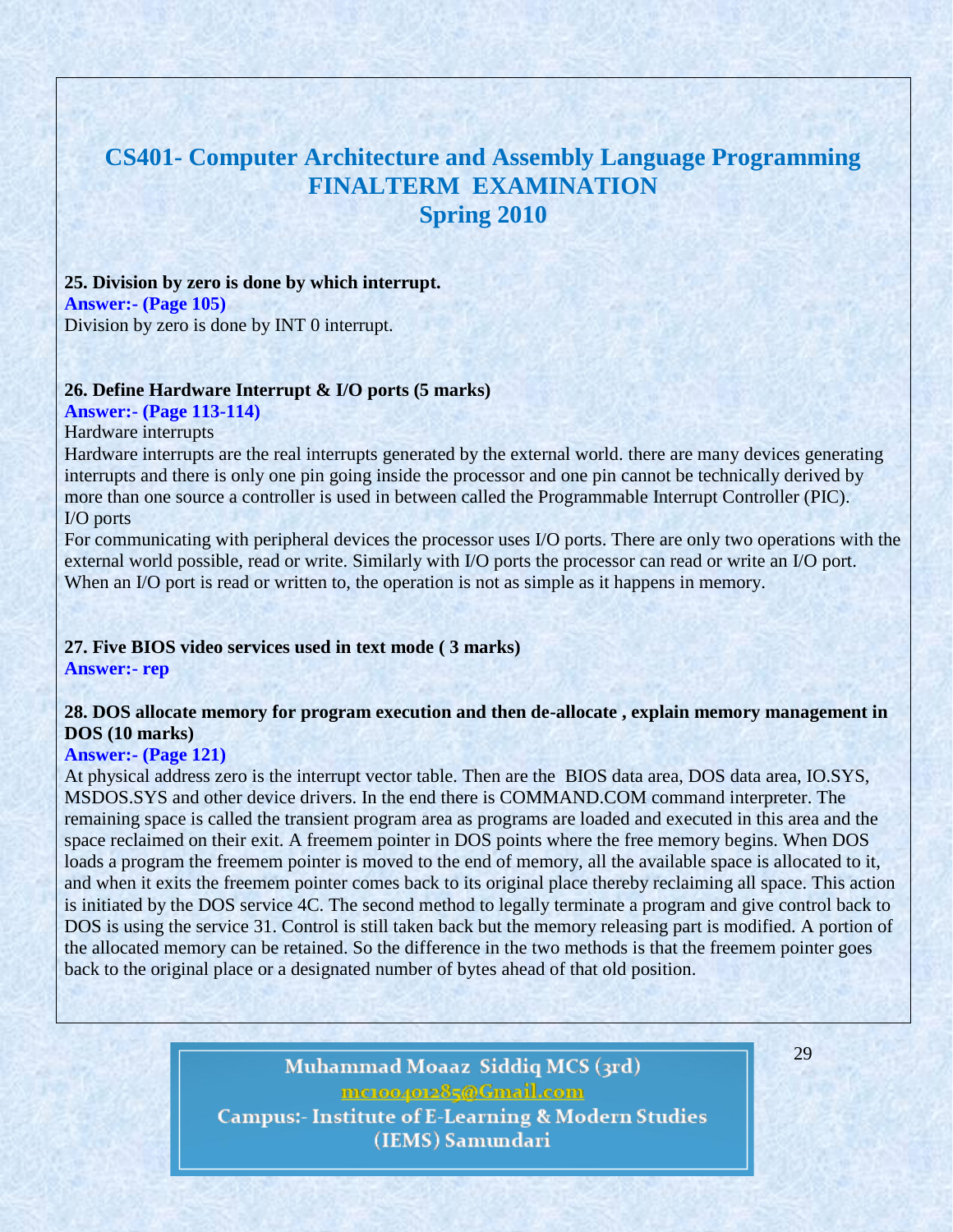**There was fill in blanks question with 10 marks. The choice was given at bottom.**

**29. Serial Port is also accessible via \_\_\_\_\_\_ ports , \_\_\_\_\_\_\_\_\_ is accessible via ports 3F8-3FF while \_\_\_\_\_\_\_ is accessible via 2F8 -2FF.**

The first register at 3F8 is the **holding register if written to and the receiver <u>sequence</u>** register if **read from.**

**Other register of our interest include 3F9 whose \_\_\_\_\_\_ must be set to enable received data available interrupt and \_\_\_\_\_\_\_\_\_\_\_ must be set to enable transmitter holding register empty interrupt. ( Transmitter , COM 1 , I/O ports , COM2. bit 0 , Buffer , 3FA)**

### **Answer:- (Page 172)**

Serial port is also accessible via **I/O** ports. **COM1** is accessible via ports 3F8-3FF while **COM2** is accessible via 2F8-2FF. The first register at 3F8 (or 2F8 for the other port) is the **transmitter** holding register if written to and the receiver **buffer** register if read from. Other registers of our interest include 3F9 whose **bit 0** must be set to enable received data available interrupt and **bit 1** must be set to enable transmitter holding register empty interrupt.

# **CS401- Computer Architecture and Assembly Language Programming FINALTERM EXAMINATION Spring 2010**

### **Q no 41 Write down purpose of JNZ instruction? (2)**

**Answer:- (Page 32)**

The JNZ instruction is from the program control group and is a conditional jump, meaning that if the condition NZ is true (ZF=0) it will jump to the address mentioned and otherwise it will progress to the next instruction.

### **Q no 42 How many bytes floppy root directory entry has? (2) Answer:- rep**

**Q no 43 Write the programmer view of processor? (2) Answer:- rep**

**Q no 44 What is scheduler? (2) Answer:- rep**

**Q no 45 Write the names of any two descriptor? (3) Answer:- rep**

**Q no 46 Define the protected mode? (3) Answer:- rep**

> Muhammad Moaaz Siddiq MCS (3rd) mctoo4ot285@Gmail.com **Campus:- Institute of E-Learning & Modern Studies** (IEMS) Samundari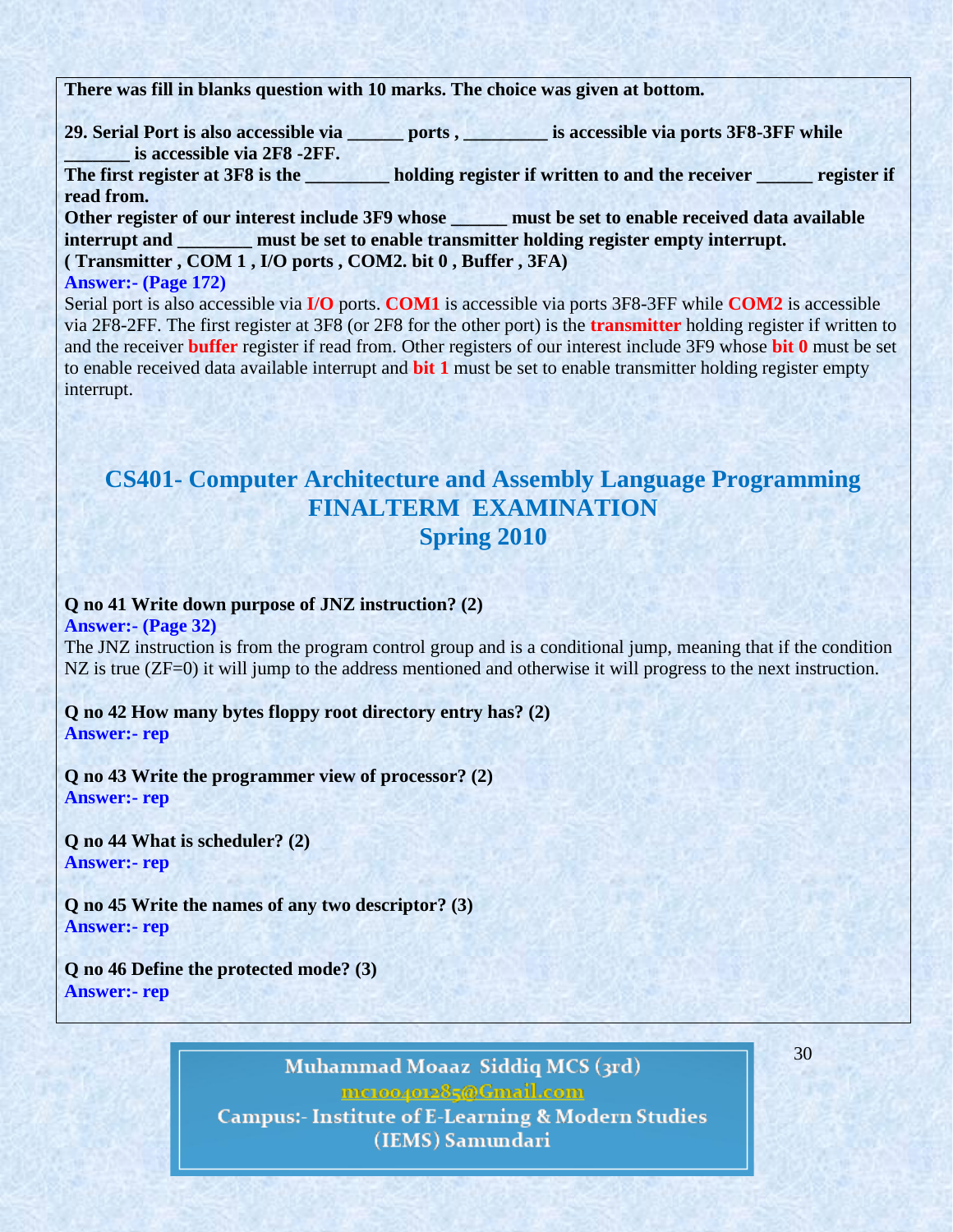### **Q no 47 Write the algorithm of multiplication of two 4 bits number? (3)**

## **Answer:- (Page 51)**

We take the first digit of the multiplier and multiply it with the multiplicand. As the digit is one the answer is the multiplicand itself. So we place the multiplicand below the bar. Before multiplying with the next digit a cross is placed at the right most place on the next line and the result is placed shifted one digit left.

## **Q no 48 How threads are register in the scheduler? (3)**

## **Q no 49 INT 14 serial with character to port (5)**

**AH=……………… AL=…………….. AX=……………… Answer:- rep**

### **Q no 50 Define the debugger. How to run the debugger tell the command, and all its parts? (5) Answer:-**

A debugger is a computer program that lets you run your program, line by line and examine the values of variables or look at values passed into functions and let you figure out why it isn't running the way you expected it to.

We can run debugger by pressing F1 and F2. The debugger shows the values of registers, flags, stack, our code, and one or two areas of the system memory as data. Debugger allows us to step our program one instruction at a time and observe its effect on the registers and program data.

## **Q no 51 Write the code of "break point interrupt routine"? (5) Answer:- rep**

**Q no 52 Describe the format of interrupt descriptor? (5) Answer:- rep**

# **CS401- Computer Architecture and Assembly Language Programming FINALTERM EXAMINATION Spring 2010**

**Question No: 27 ( Marks: 2 ) Write instruction to allocate space for 32 PCBs. Answer:- (Page 141)** pcb: times 32\*16 dw 0 ; space for 32 PCBs

> Muhammad Moaaz Siddiq MCS (3rd) mctoo4ot285@Gmail.com **Campus:- Institute of E-Learning & Modern Studies** (IEMS) Samundari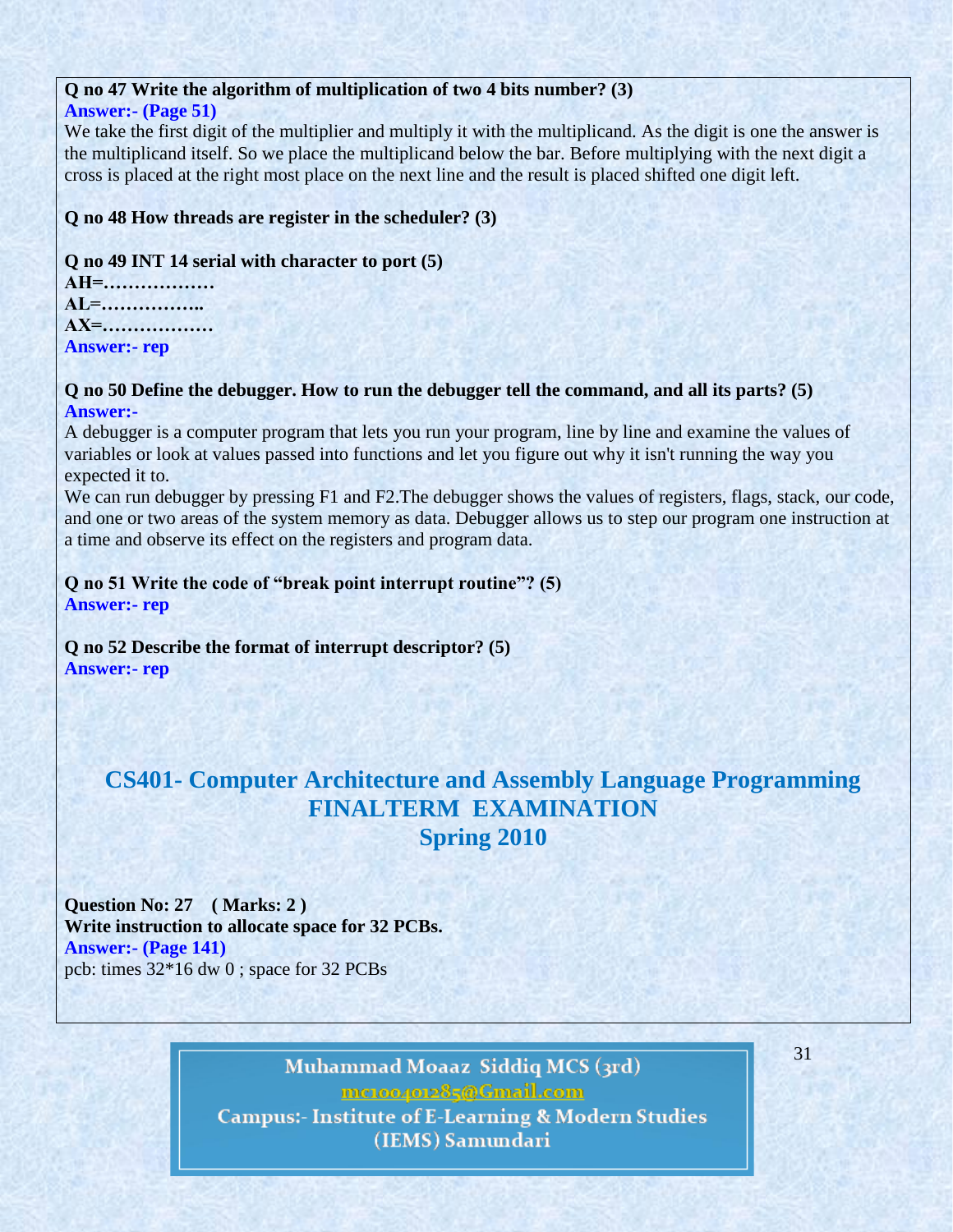**Question No: 28 ( Marks: 2 )** 

Define short jump

**Answer:- (Page 46)**

If the offset is stored in a single byte as in 75F2 with the opcode 75 and operand F2, the jump is called a short jump.

**Question No: 29 ( Marks: 2 ) INT 14 - SERIAL - READ CHARACTER FROM PORT** uses which two 8bit registers to return the results ? **Answer:- rep**

**Question No: 30 ( Marks: 2 )**  Which registers are uses as scratch when we call a function? **Answer:- rep**

**Question No: 31 ( Marks: 3 )**  VESA service **"INT 10 – VESA – Get SuperVGA Information"** uses which registers to return the result? **Answer:- (Page 180)** To return the result, "INT 10 – VESA – Get SuperVGA Information" uses: Return:  $AL = 4Fh$  if function supported  $AH = status$ 

**Question No: 32 ( Marks: 3 )**  Define the protected mode. **Answer:- rep**

**Question No: 33 ( Marks: 3 )**  Describe briefly INT 3 functionality. **Answer:- rep**

## **Question No: 34 ( Marks: 5 ) Read the passage carefully and choose proper word for each blank space from the list given below .**

In descriptors the 32bit base is scattered into different places because of compatibility reasons. The limit is stored in 20 bits but the ...............defines that the limit is in terms of bytes of 4K pages therefore a maximum of 4GB size is possible. The................. must be set to signal that this segment is present in memory. DPL is the descriptor privilege level again related to the protection levels in 386. .................. defines that this segment is to execute code is 16bit mode or 32bit mode. .................. is conforming bit that we will not be using. ..................signals that the segment is readable. A bit is automatically set whenever the segment is accessed.

**(A bit, C bit, G bit, D bit, P bit , R bit, B bit) Answer:- rep**

> Muhammad Moaaz Siddiq MCS (3rd) mctoo4ot285@Gmail.com **Campus:- Institute of E-Learning & Modern Studies** (IEMS) Samundari